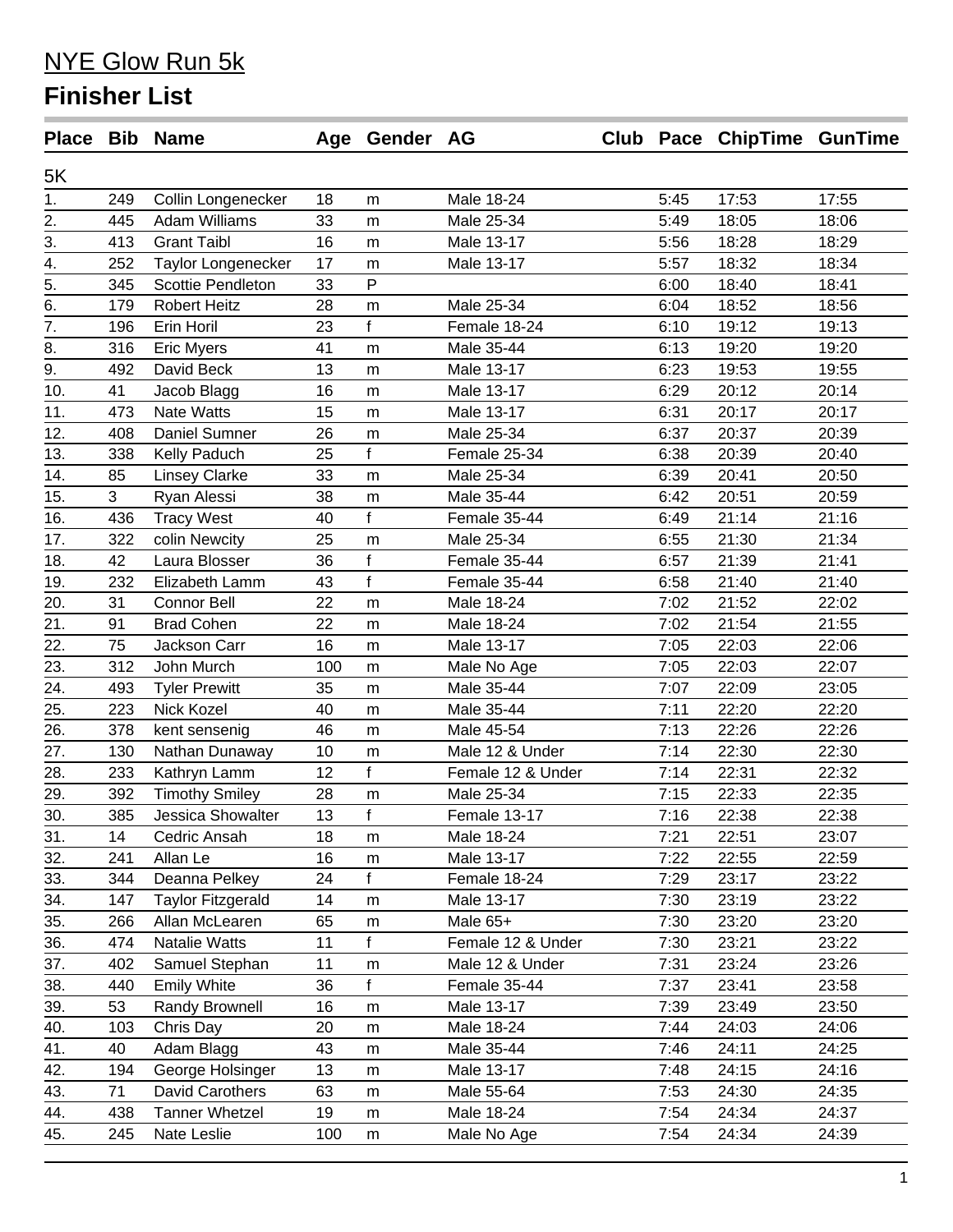| Place Bib Name |     |                        |    | Age Gender AG |                   |      | Club Pace ChipTime GunTime |       |
|----------------|-----|------------------------|----|---------------|-------------------|------|----------------------------|-------|
| 46.            | 162 | <b>Reid Getic</b>      | 11 | m             | Male 12 & Under   | 7:54 | 24:36                      | 24:38 |
| 47.            | 295 | <b>Bree Mitchell</b>   | 13 | f             | Female 13-17      | 7:56 | 24:40                      | 24:40 |
| 48.            | 226 | Kierston Kreider       | 22 | m             | Male 18-24        | 7:57 | 24:44                      | 24:47 |
| 49.            | 227 | Carlin Kreider         | 25 | m             | Male 25-34        | 7:58 | 24:48                      | 24:50 |
| 50.            | 170 | Natalya Grigat         | 18 | $\mathbf{f}$  | Female 18-24      | 8:01 | 24:55                      | 25:01 |
| 51.            | 228 | Samantha Kullander     | 32 | $\mathbf{f}$  | Female 25-34      | 8:01 | 24:56                      | 25:04 |
| 52.            | 346 | John Peterson          | 30 | m             | Male 25-34        | 8:01 | 24:58                      | 25:30 |
| 53.            | 44  | Adam Booth             | 34 | m             | Male 25-34        | 8:02 | 24:59                      | 25:31 |
| 54.            | 409 | <b>Catie Sumner</b>    | 28 | $\mathsf f$   | Female 25-34      | 8:04 | 25:06                      | 25:11 |
| 55.            | 208 | Jessica Jackameit      | 33 | f             | Female 25-34      | 8:04 | 25:07                      | 25:10 |
| 56.            | 140 | Jeremy Fallon          | 29 | m             | Male 25-34        | 8:06 | 25:11                      | 25:19 |
| 57.            | 457 | <b>Tracy Zinn</b>      | 41 | $\mathbf{f}$  | Female 35-44      | 8:06 | 25:13                      | 25:34 |
| 58.            | 253 | Kara Longenecker       | 15 | $\mathsf f$   | Female 13-17      | 8:08 | 25:18                      | 25:26 |
| 59.            | 169 | Jacquelyn Grigat       | 21 | $\mathbf{f}$  | Female 18-24      | 8:10 | 25:23                      | 25:29 |
| 60.            | 51  | <b>Holmes Browne</b>   | 41 | m             | Male 35-44        | 8:12 | 25:32                      | 26:51 |
| 61.            | 182 | Jack Helmke            | 10 | m             | Male 12 & Under   | 8:14 | 25:37                      | 25:53 |
| 62.            | 180 | <b>Brian Helmke</b>    | 47 | m             | Male 45-54        | 8:14 | 25:38                      | 25:54 |
| 63.            | 291 | Jacob Miller           | 14 | m             | Male 13-17        | 8:15 | 25:41                      | 25:44 |
| 64.            | 165 | Omar Gonzalez          | 28 | m             | Male 25-34        | 8:17 | 25:48                      | 25:56 |
| 65.            | 311 | Jennifer Murch         | 41 | f             | Female 35-44      | 8:19 | 25:54                      | 25:57 |
| 66.            | 125 | Kim Dofflemyer         | 33 | f             | Female 25-34      | 8:20 | 25:56                      | 26:11 |
| 67.            | 373 | Sophie Sallah          | 13 | $\mathsf{f}$  | Female 13-17      | 8:21 | 26:00                      | 26:35 |
| 68.            | 414 | <b>Brian Thomas</b>    | 27 | m             | Male 25-34        | 8:21 | 26:00                      | 26:20 |
| 69.            | 220 | <b>Timothy Kelley</b>  | 34 | m             | Male 25-34        | 8:22 | 26:03                      | 26:15 |
| 70.            | 320 | Annie Neligh           | 35 | $\mathbf{f}$  | Female 35-44      | 8:22 | 26:03                      | 26:15 |
| 71.            | 132 | <b>Chance Ebersold</b> | 38 | m             | Male 35-44        | 8:23 | 26:05                      | 26:22 |
| 72.            | 372 | John Sallah            | 48 | m             | Male 45-54        | 8:24 | 26:07                      | 26:40 |
| 73.            | 330 | <b>Chris OBrien</b>    | 46 | m             | Male 45-54        | 8:24 | 26:07                      | 26:12 |
| 74.            | 296 | Cal Mitchell           | 10 | m             | Male 12 & Under   | 8:25 | 26:10                      | 26:10 |
| 75.            | 172 | Lois Gullman           | 54 | $\mathbf{f}$  | Female 45-54      | 8:26 | 26:13                      | 26:25 |
| 76.            | 437 | Paul Whatley           | 36 | m             | Male 35-44        | 8:26 | 26:14                      | 26:32 |
| 77.            | 204 | Keri Hutcheson         | 43 | $\mathsf{f}$  | Female 35-44      | 8:26 | 26:14                      | 26:35 |
| 78.            | 315 | Peggy Myers            | 40 | f             | Female 35-44      | 8:29 | 26:24                      | 26:35 |
| 79.            | 72  | <b>Edith Carper</b>    | 33 | $\mathsf{f}$  | Female 25-34      | 8:31 | 26:28                      | 27:00 |
| 80.            | 181 | Elizabeth Helmke       | 47 | f             | Female 45-54      | 8:31 | 26:29                      | 26:45 |
| 81.            | 480 | Jack Lamonica          | 61 | m             | Male 55-64        | 8:31 | 26:31                      | 26:45 |
| 82.            | 224 | Deacon Kozel           | 13 | m             | Male 13-17        | 8:32 | 26:32                      | 26:32 |
| 83.            | 386 | Allen Showalter        | 11 | m             | Male 12 & Under   | 8:32 | 26:34                      | 26:35 |
| 84.            | 176 | <b>Trent Hargens</b>   | 42 | ${\sf m}$     | Male 35-44        | 8:33 | 26:37                      | 26:42 |
| 85.            | 243 | Jeff Lenhart           | 54 | m             | Male 45-54        | 8:33 | 26:37                      | 27:07 |
| 86.            | 313 | Rebecca Murch          | 15 | $\mathsf f$   | Female 13-17      | 8:33 | 26:37                      | 26:53 |
| 87.            | 368 | Mia Ryan               | 12 | f             | Female 12 & Under | 8:34 | 26:38                      | 26:52 |
| 88.            | 202 | <b>Lillian Hughes</b>  | 19 | $\mathsf{f}$  | Female 18-24      | 8:35 | 26:42                      | 27:25 |
| 89.            | 102 | Elizabeth Dattilio     | 29 | f             | Female 25-34      | 8:37 | 26:50                      | 27:28 |
| 90.            | 120 | <b>Obed Diener</b>     | 39 | ${\sf m}$     | Male 35-44        | 8:38 | 26:51                      | 27:03 |
| 91.            | 234 | Meghan Lamm            | 10 | f             | Female 12 & Under | 8:39 | 26:54                      | 26:54 |
| 92.            | 401 | Niklaus Stephan        | 58 | m             | Male 55-64        | 8:39 | 26:55                      | 26:59 |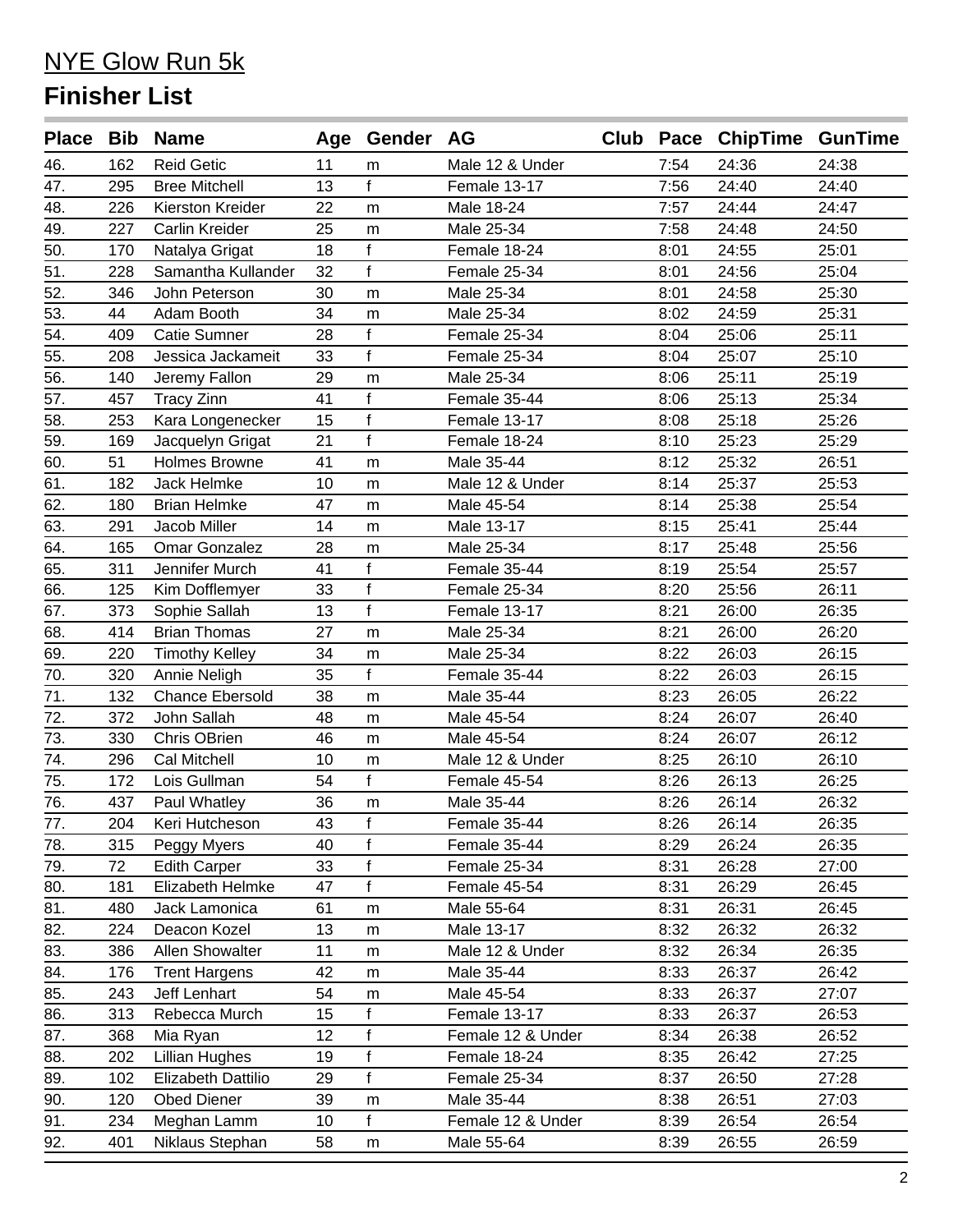|      |     | Place Bib Name              |    | Age Gender AG |                   |      | Club Pace ChipTime GunTime |       |
|------|-----|-----------------------------|----|---------------|-------------------|------|----------------------------|-------|
| 93.  | 161 | <b>Landon Getic</b>         | 14 | m             | Male 13-17        | 8:39 | 26:56                      | 26:58 |
| 94.  | 1.  | Patty Abel                  | 57 | $\mathbf{f}$  | Female 55-64      | 8:40 | 26:56                      | 27:03 |
| 95.  | 65  | Rebecca Carbaugh            | 33 | $\mathsf{f}$  | Female 25-34      | 8:43 | 27:07                      | 27:21 |
| 96.  | 389 | Alexander Siragy            | 27 | m             | Male 25-34        | 8:44 | 27:09                      | 27:48 |
| 97.  | 310 | Mark Moseley Jr             | 27 | m             | Male 25-34        | 8:45 | 27:12                      | 27:30 |
| 98.  | 61  | Kris Campbell               | 41 | $\mathbf{f}$  | Female 35-44      | 8:45 | 27:12                      | 27:33 |
| 99.  | 206 | Paige Hutcheson             | 11 | $\mathbf{f}$  | Female 12 & Under | 8:45 | 27:13                      | 27:33 |
| 100. | 106 | Julian Dean                 | 33 | m             | Male 25-34        | 8:46 | 27:17                      | 28:05 |
| 101. | 398 | <b>Hunter Smith</b>         | 16 | m             | Male 13-17        | 8:47 | 27:20                      | 27:32 |
| 102. | 107 | <b>Haley Dean</b>           | 13 | $\mathsf{f}$  | Female 13-17      | 8:50 | 27:29                      | 27:42 |
| 103. | 332 | Jack OBrien                 | 16 | m             | Male 13-17        | 8:51 | 27:31                      | 27:41 |
| 104. | 400 | Jeremy Spilman              | 40 | m             | Male 35-44        | 8:52 | 27:35                      | 27:53 |
| 105. | 178 | <b>Bryce Hayes</b>          | 37 | m             | Male 35-44        | 8:52 | 27:36                      | 28:04 |
| 106. | 43  | Kelly Blosser               | 46 | $\mathsf f$   | Female 45-54      | 8:52 | 27:36                      | 27:56 |
| 107. | 455 | <b>Heather Yeager</b>       | 37 | $\mathsf{f}$  | Female 35-44      | 8:53 | 27:37                      | 28:24 |
| 108. | 109 | <b>Eileen Dearth</b>        | 28 | $\mathbf{f}$  | Female 25-34      | 8:54 | 27:41                      | 27:59 |
| 109. | 218 | Abigail Kauffman            | 12 | $\mathbf f$   | Female 12 & Under | 8:56 | 27:46                      | 27:50 |
| 110. | 217 | Aaron Kauffman              | 38 | m             | Male 35-44        | 8:56 | 27:46                      | 27:50 |
| 111. | 68  | <b>Christopher Carlberg</b> | 39 | m             | Male 35-44        | 9:01 | 28:03                      | 28:33 |
| 112. | 112 | Felix Decena                | 49 | m             | Male 45-54        | 9:01 | 28:04                      | 28:12 |
| 113. | 308 | <b>Brad Moseley</b>         | 10 | m             | Male 12 & Under   | 9:03 | 28:09                      | 28:26 |
| 114. | 374 | Jolie Sallah                | 11 | $\mathbf f$   | Female 12 & Under | 9:04 | 28:11                      | 28:34 |
| 115. | 199 | Tim Howley                  | 34 | m             | Male 25-34        | 9:04 | 28:11                      | 28:28 |
| 116. | 200 | Kaedon Howley               | 10 | m             | Male 12 & Under   | 9:04 | 28:11                      | 28:28 |
| 117. | 371 | Gretchen Sallah             | 48 | $\mathsf f$   | Female 45-54      | 9:04 | 28:13                      | 28:34 |
| 118. | 468 | <b>Lilly Cresawn</b>        | 11 | $\mathbf{f}$  | Female 12 & Under | 9:06 | 28:19                      | 28:26 |
| 119. | 242 | Chris Lemons                | 42 | m             | Male 35-44        | 9:06 | 28:19                      | 28:19 |
| 120. | 298 | Dawn Monger                 | 8  | $\mathbf f$   | Female 12 & Under | 9:07 | 28:20                      | 29:10 |
| 121. | 32  | John Bell                   | 53 | m             | Male 45-54        | 9:09 | 28:28                      | 28:58 |
| 122. | 64  | William Canter              | 25 | m             | Male 25-34        | 9:09 | 28:28                      | 29:39 |
| 123. | 501 | Jenn Landrein               | 28 | $\mathbf f$   | Female 25-34      | 9:10 | 28:30                      | 28:36 |
| 124. | 190 | Drew Holland                | 10 | m             | Male 12 & Under   | 9:11 | 28:34                      | 28:45 |
| 125. | 82  | Katie Cimini                | 27 | f             | Female 25-34      | 9:11 | 28:35                      | 29:25 |
| 126. | 201 | <b>Chris Hughes</b>         | 50 | m             | Male 45-54        | 9:12 | 28:37                      | 29:22 |
| 127. | 69  | <b>Matthew Carlson</b>      | 41 | m             | Male 35-44        | 9:14 | 28:44                      | 28:49 |
| 128. | 331 | Sean OBrien                 | 19 | m             | Male 18-24        | 9:16 | 28:48                      | 29:24 |
| 129. | 30  | <b>Stuart Bell</b>          | 25 | m             | Male 25-34        | 9:16 | 28:50                      | 29:19 |
| 130. | 5   | Shanna Allen                | 47 | f             | Female 45-54      | 9:17 | 28:51                      | 29:06 |
| 131. | 27  | <b>Brenda Bechler</b>       | 43 | $\mathsf{f}$  | Female 35-44      | 9:18 | 28:55                      | 29:45 |
| 132. | 377 | Jennifer sensenig           | 46 | f             | Female 45-54      | 9:18 | 28:57                      | 29:07 |
| 133. | 484 | <b>Brad Walsh</b>           | 35 | m             | Male 35-44        | 9:19 | 29:00                      | 29:28 |
| 134. | 339 | <b>Gracie Parks</b>         | 24 | f             | Female 18-24      | 9:20 | 29:02                      | 29:35 |
| 135. | 113 | Paul Deeble                 | 43 | m             | Male 35-44        | 9:21 | 29:05                      | 29:13 |
| 136. | 114 | Zoe Deeble                  | 11 | $\mathbf f$   | Female 12 & Under | 9:21 | 29:07                      | 29:12 |
| 137. | 215 | <b>Christine Jones</b>      | 32 | $\mathsf f$   | Female 25-34      | 9:22 | 29:07                      | 29:38 |
| 138. | 99  | Victoria Corapi             | 24 | f             | Female 18-24      | 9:22 | 29:07                      | 29:39 |
| 139. | 246 | Michael Levitt              | 24 | m             | Male 18-24        | 9:22 | 29:07                      | 29:39 |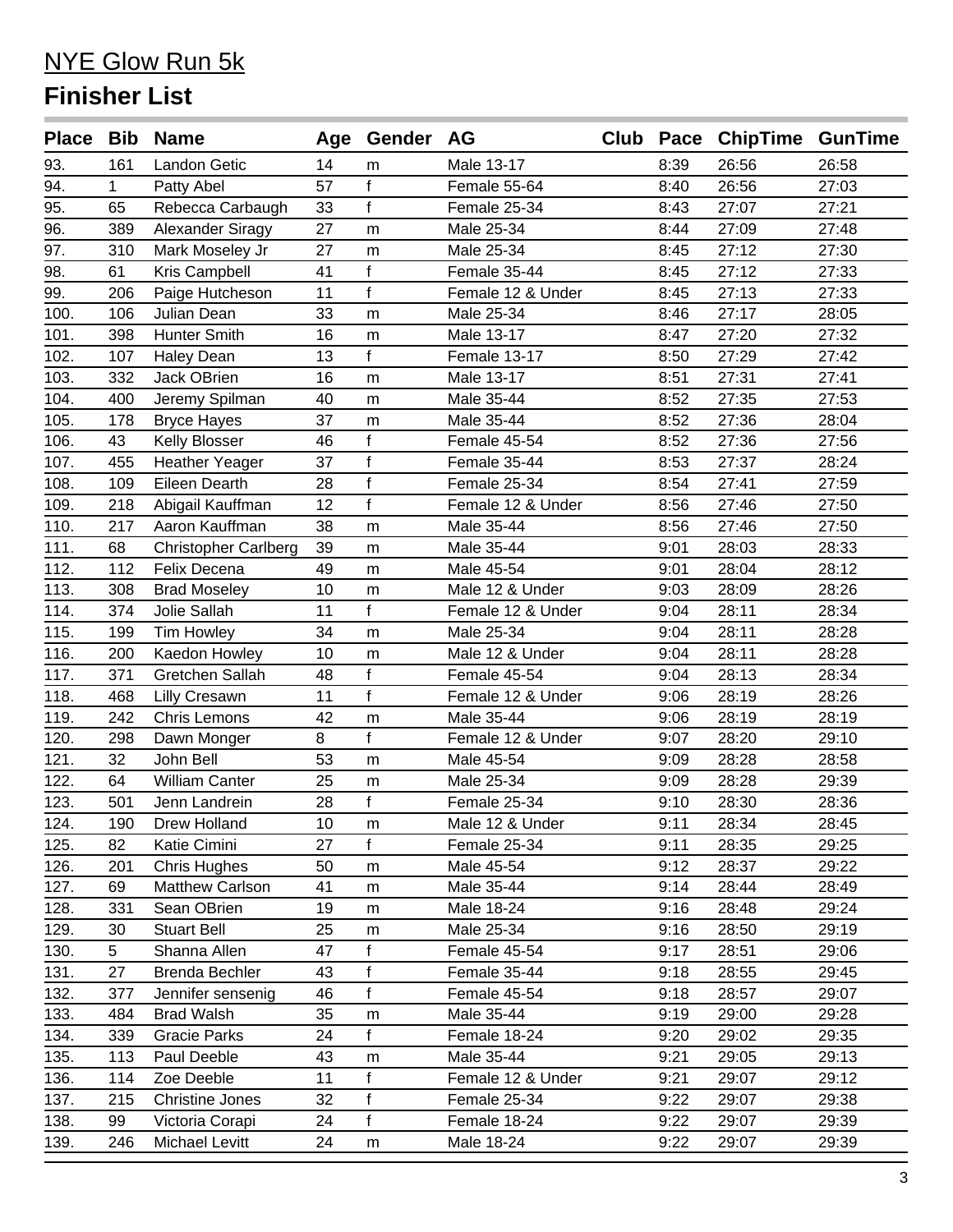|              |                       | Place Bib Name                     |          | Age Gender AG  |                                 |              | Club Pace ChipTime GunTime |                |
|--------------|-----------------------|------------------------------------|----------|----------------|---------------------------------|--------------|----------------------------|----------------|
| 140.         | 290                   | <b>BRENT MILLER</b>                | 38       | m              | Male 35-44                      | 9:22         | 29:09                      | 29:24          |
| 141.         | 335                   | Nicole Ortiz                       | 19       | $\mathbf{f}$   | Female 18-24                    | 9:23         | 29:10                      | 29:35          |
| 142.         | 239                   | Cooper Landes                      | 9        | m              | Male 12 & Under                 | 9:23         | 29:11                      | 29:44          |
| 143.         | 118                   | Kari Diener                        | 40       | f              | Female 35-44                    | 9:24         | 29:15                      | 29:27          |
| 144.         | 52                    | Jessica Browne                     | 37       | $\mathbf f$    | Female 35-44                    | 9:28         | 29:25                      | 29:43          |
| 145.         | 379                   | <b>Brandi Sheffer-Bess</b>         | 31       | $\mathbf f$    | Female 25-34                    | 9:28         | 29:28                      | 30:02          |
| 146.         | 222                   | Sue Klassen                        | 55       | f              | Female 55-64                    | 9:30         | 29:32                      | 29:36          |
| 147.         | 451                   | Andy Wood                          | 58       | m              | Male 55-64                      | 9:30         | 29:33                      | 29:40          |
| 148.         | 430                   | Maya Waid                          | 12       | f              | Female 12 & Under               | 9:30         | 29:34                      | 29:47          |
| 149.         | 166                   | Hannah Gonzalez                    | 26       | $\mathbf f$    | Female 25-34                    | 9:31         | 29:36                      | 30:06          |
| 150.         | 70                    | Mara Carlson                       | 9        | f              | Female 12 & Under               | 9:32         | 29:38                      | 29:43          |
| 151.         | 297                   | Megan Mlinarchik                   | 32       | $\overline{f}$ | Female 25-34                    | 9:33         | 29:42                      | 30:15          |
| 152.         | 259                   | <b>Greg Master</b>                 | 27       | m              | Male 25-34                      | 9:34         | 29:46                      | 30:30          |
| 153.         | 143                   | Alana Farren                       | 13       | f              | Female 13-17                    | 9:38         | 29:58                      | 29:58          |
| 154.         | 422                   | Shawn Tucker                       | 42       | f              | Female 35-44                    | 9:38         | 29:59                      | 30:06          |
| 155.         | 124                   | <b>Brant Dixon</b>                 | 33       | m              | Male 25-34                      | 9:39         | 30:02                      | 30:13          |
| 156.         | 337                   | Gene Oxford                        | 39       | m              | Male 35-44                      | 9:39         | 30:02                      | 30:43          |
| 157.         | 219                   | Lea Keller                         | 35       | f              | Female 35-44                    | 9:40         | 30:03                      | 30:17          |
| 158.         | 255                   | Lura Flick                         | 36       | $\mathbf{f}$   | Female 35-44                    | 9:40         | 30:04                      | 30:48          |
| 159.         | 497                   | Joseph Codding                     | 9        | m              | Male 12 & Under                 | 9:41         | 30:07                      | 30:11          |
| 160.         | 96                    | noah collier                       | 8        | m              | Male 12 & Under                 | 9:42         | 30:10                      | 30:12          |
| 161.         | 95                    | mark collier                       | 40       | m              | Male 35-44                      | 9:43         | 30:13                      | 30:16          |
| 162.         | 83                    | Nick Claffey                       | 34       | m              | Male 25-34                      | 9:44         | 30:16                      | 30:26          |
| 163.         | 141                   | Donna Farren                       | 43       | f              | Female 35-44                    | 9:45         | 30:19                      | 30:57          |
| 164.         | 123                   | Stephanie Dixon                    | 31       | $\mathsf{f}$   | Female 25-34                    | 9:46         | 30:21                      | 30:31          |
| 165.         | 142                   | Kevin Farren                       | 43       | m              | Male 35-44                      | 9:46         | 30:23                      | 30:57          |
| 166.         | 404                   | David Stringham                    | 35       | m              | Male 35-44                      | 9:47         | 30:24                      | 30:55          |
| 167.         | 129                   | Madeleine Dunaway                  | 12       | $\mathbf{f}$   | Female 12 & Under               | 9:47         | 30:27                      | 30:27          |
| 168.         | 452                   | tippett xavier                     | 10       | m              | Male 12 & Under                 | 9:47         | 30:27                      | 30:28          |
| 169.         | 263                   | Emma Maynard                       | 31       | f              | Female 25-34                    | 9:49         | 30:31                      | 30:43          |
| 170.         | 248                   | Julie Logan                        | 60       | $\mathbf f$    | Female 55-64                    | 9:49         | 30:32                      | 31:30          |
| 171.         | 366                   | Eric Ryan                          | 40       | m              | Male 35-44                      | 9:49         | 30:33                      | 30:43          |
| 172.         | 429                   | Kathleen Waid                      | 42       | f              | Female 35-44                    | 9:50         | 30:36                      | 30:48          |
| 173.         | 92                    | <b>Betty Gayle Cole</b>            | 42       | $\mathbf{f}$   | Female 35-44                    | 9:53         | 30:46                      | 31:06          |
| 174.         | 495                   | Eric Codding                       | 49       | m              | Male 45-54                      | 9:54         | 30:48                      | 30:53          |
| 175.<br>176. | $\overline{4}$<br>496 | Erik Allen<br>Caitlyn Codding      | 42<br>11 | ${\sf m}$<br>f | Male 35-44<br>Female 12 & Under | 9:54<br>9:54 | 30:48<br>30:49             | 31:06<br>30:53 |
|              |                       |                                    |          |                |                                 |              | 30:50                      | 31:24          |
| 177.<br>178. | 238<br>235            | <b>Tyson Landes</b><br>Jana Landes | 12<br>44 | m<br>f         | Male 12 & Under<br>Female 35-44 | 9:55<br>9:55 | 30:52                      | 31:25          |
| 179.         | 210                   | Jason                              | 42       |                | Male 35-44                      | 9:56         | 30:54                      | 31:05          |
| 180.         | 236                   | Phil Landes                        | 53       | m              | Male 45-54                      | 9:56         | 30:54                      | 31:28          |
| 181.         | 212                   | Cai Johnstone-Yellin               | 6        | m<br>m         | Male 12 & Under                 | 9:56         | 30:55                      | 31:06          |
| 182.         | 203                   | Liam Hughes                        | 13       | m              | Male 13-17                      | 9:58         | 30:59                      | 31:02          |
| 183.         | 250                   | Kevin Longenecker                  | 47       | m              | Male 45-54                      | 10:00        | 31:06                      | 31:23          |
| 184.         | 251                   | Shelby Longenecker                 | 46       | f              | Female 45-54                    | 10:00        | 31:06                      | 31:23          |
| 185.         | 419                   | <b>Bill Tompkins</b>               | 45       | ${\sf m}$      | Male 45-54                      | 10:02        | 31:11                      | 32:27          |
| 186.         | 415                   | Sarah Thomas                       | 26       | f              | Female 25-34                    | 10:02        | 31:12                      | 31:31          |
|              |                       |                                    |          |                |                                 |              |                            |                |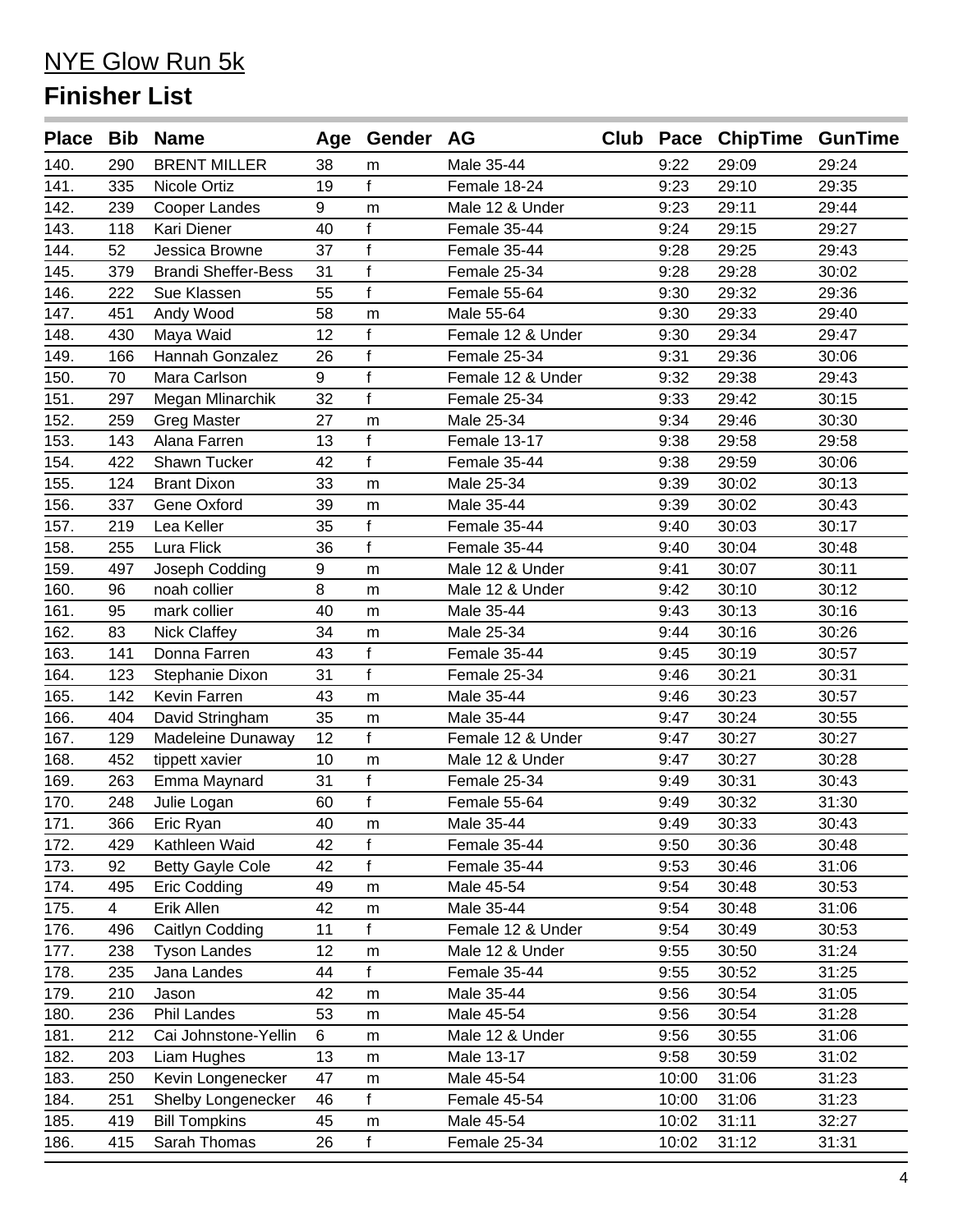|      |     | Place Bib Name           |     | Age Gender AG |                   |       | Club Pace ChipTime GunTime |       |
|------|-----|--------------------------|-----|---------------|-------------------|-------|----------------------------|-------|
| 187. | 362 | Kimberly Robinson        | 33  | f             | Female 25-34      | 10:06 | 31:25                      | 32:28 |
| 188. | 221 | Moriah Klages            | 31  | $\mathbf f$   | Female 25-34      | 10:07 | 31:28                      | 32:14 |
| 189. | 363 | Daniel Robinson          | 34  | m             | Male 25-34        | 10:07 | 31:29                      | 32:32 |
| 190. | 12  | Jo Ansah                 | 54  | f             | Female 45-54      | 10:08 | 31:31                      | 32:26 |
| 191. | 364 | Angie Rosini             | 48  | $\mathsf{f}$  | Female 45-54      | 10:09 | 31:33                      | 31:43 |
| 192. | 184 | Randa Hendricks          | 38  | $\mathbf f$   | Female 35-44      | 10:09 | 31:36                      | 32:23 |
| 193. | 149 | Caroline Flournoy        | 39  | f             | Female 35-44      | 10:10 | 31:36                      | 32:15 |
| 194. | 197 | lan Horn                 | 28  | m             | Male 25-34        | 10:10 | 31:36                      | 32:00 |
| 195. | 356 | Amanda Rhodes            | 26  | f             | Female 25-34      | 10:10 | 31:36                      | 32:01 |
| 196. | 198 | Kristen Horn             | 26  | $\mathsf{f}$  | Female 25-34      | 10:10 | 31:38                      | 32:00 |
| 197. | 174 | <b>Christine Hall</b>    | 44  | f             | Female 35-44      | 10:20 | 32:07                      | 32:13 |
| 198. | 441 | PETER WILLIAMS           | 40  | m             | Male 35-44        | 10:23 | 32:18                      | 32:56 |
| 199. | 17  | Troy argenbright         | 35  | m             | Male 35-44        | 10:23 | 32:19                      | 32:34 |
| 200. | 444 | <b>LAURA WILLIAMS</b>    | 39  | f             | Female 35-44      | 10:24 | 32:20                      | 32:56 |
| 201. | 108 | Denise Dean Shifflett    | 48  | f             | Female 45-54      | 10:24 | 32:22                      | 32:38 |
| 202. | 100 | Sara Crummett            | 37  | $\mathbf{f}$  | Female 35-44      | 10:25 | 32:24                      | 32:32 |
| 203. | 289 | <b>Jay Miller</b>        | 53  | m             | Male 45-54        | 10:25 | 32:25                      | 33:07 |
| 204. | 406 | Laura Stuart Leslie      | 44  | f             | Female 35-44      | 10:26 | 32:28                      | 32:38 |
| 205. | 155 | Margareta Gainsback      | 41  | f             | Female 35-44      | 10:27 | 32:29                      | 32:43 |
| 206. | 216 | Julie Jones              | 39  | $\mathbf{f}$  | Female 35-44      | 10:27 | 32:30                      | 32:43 |
| 207. | 67  | Angie Carini             | 33  | $\mathbf{f}$  | Female 25-34      | 10:27 | 32:30                      | 32:51 |
| 208. | 49  | <b>Bret Bridges</b>      | 34  | m             | Male 25-34        | 10:28 | 32:34                      | 33:06 |
| 209. | 352 | Andrea Ray               | 53  | f             | Female 45-54      | 10:31 | 32:44                      | 33:20 |
| 210. | 359 | Samantha Ritchie         | 27  | $\mathsf{f}$  | Female 25-34      | 10:32 | 32:45                      | 33:18 |
| 211. | 471 | Zara Burns               | 19  | f             | Female 18-24      | 10:32 | 32:46                      | 33:41 |
| 212. | 38  | Caleb Bergey             | 10  | m             | Male 12 & Under   | 10:32 | 32:47                      | 33:11 |
| 213. | 472 | <b>Christianne Burns</b> | 16  | f             | Female 13-17      | 10:33 | 32:49                      | 33:41 |
| 214. | 439 | Melissa Whetzel          | 38  | $\mathsf{f}$  | Female 35-44      | 10:37 | 33:01                      | 33:42 |
| 215. | 16  | megan argenbright        | 32  | f             | Female 25-34      | 10:37 | 33:01                      | 33:16 |
| 216. | 357 | <b>Brad Riggleman</b>    | 38  | m             | Male 35-44        | 10:38 | 33:03                      | 33:43 |
| 217. | 410 | Daniel Sweger            | 74  | m             | Male 65+          | 10:38 | 33:05                      | 33:40 |
| 218. | 237 | Michael Landes           | 15  | ${\sf m}$     | Male 13-17        | 10:40 | 33:09                      | 33:41 |
| 219. | 317 | <b>Ashley Myers</b>      | 31  | f             | Female 25-34      | 10:40 | 33:10                      | 33:45 |
| 220. | 314 | Nicholas Murch           | 10  | m             | Male 12 & Under   | 10:40 | 33:11                      | 33:27 |
| 221. | 258 | <b>Brian Martin</b>      | 28  | m             | Male 25-34        | 10:41 | 33:14                      | 33:58 |
| 222. | 126 | <b>Brooke Downing</b>    | 100 | f             | Female No Age     | 10:42 | 33:17                      | 33:45 |
| 223. | 127 | <b>Elliot Downing</b>    | 11  | m             | Male 12 & Under   | 10:42 | 33:17                      | 33:45 |
| 224. | 192 | Amanda Joy               | 39  | f             | Female 35-44      | 10:45 | 33:27                      | 33:43 |
| 225. | 369 | Asher Ryan               | 9   | ${\sf m}$     | Male 12 & Under   | 10:45 | 33:27                      | 33:36 |
| 226. | 116 | Christina Dickerson      | 25  | f             | Female 25-34      | 10:45 | 33:27                      | 34:08 |
| 227. | 460 | Callum Zook              | 5   | m             | Male 12 & Under   | 10:45 | 33:27                      | 33:56 |
| 228. | 458 | lan Zook                 | 38  | m             | Male 35-44        | 10:45 | 33:27                      | 33:56 |
| 229. | 195 | Alex Holsinger           | 10  | m             | Male 12 & Under   | 10:45 | 33:28                      | 33:37 |
| 230. | 367 | Emily Ryan               | 39  | f             | Female 35-44      | 10:46 | 33:28                      | 33:44 |
| 231. | 499 | <b>Brandy Somers</b>     | 35  | f             | Female 35-44      | 10:47 | 33:33                      | 33:40 |
| 232. | 500 | Somers Ella              | 12  | $\mathsf{f}$  | Female 12 & Under | 10:47 | 33:33                      | 33:40 |
| 233. | 185 | <b>Becky Hess</b>        | 48  | f             | Female 45-54      | 10:48 | 33:35                      | 34:04 |
|      |     |                          |     |               |                   |       |                            |       |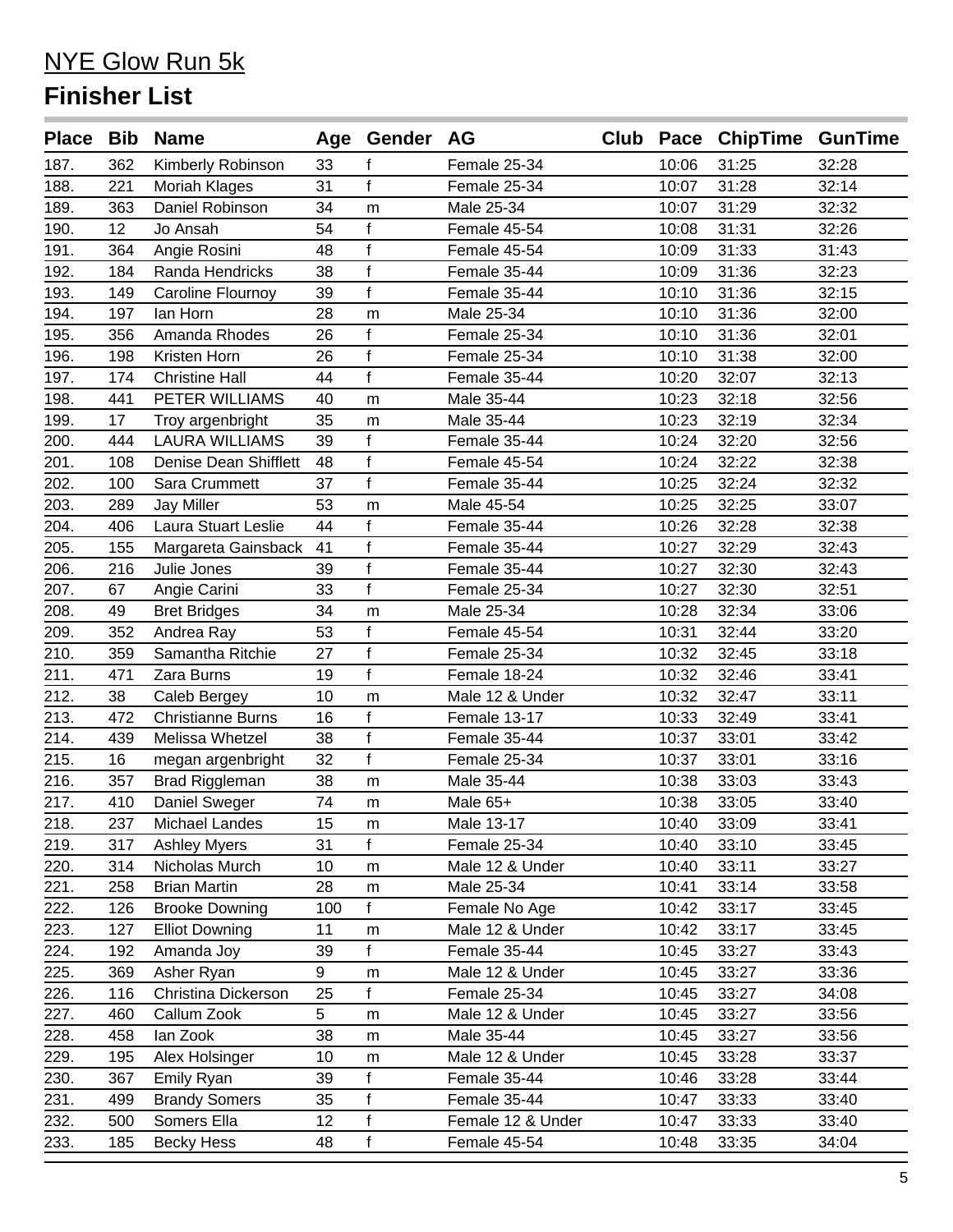| 234.<br>403<br>Laura Stoltzfus<br>10:48<br>33:37<br>33:44<br>f<br>Female 45-54<br>51<br>f<br>235.<br>40<br>Female 35-44<br>10:50<br>33:42<br>34:41<br>341<br>Essa Paterson<br>236.<br>33:45<br>51<br>Male 45-54<br>34:41<br>342<br>Kurt Paterson<br>10:51<br>m<br>$\mathbf f$<br>237.<br>21<br>33:46<br>33<br>Martha Bell<br>Female 18-24<br>10:51<br>34:15<br>$\mathsf f$<br>238.<br>Female 25-34<br>33:56<br>257<br>Kaila Martin<br>28<br>10:55<br>34:39<br>$\mathsf{f}$<br>239.<br>34:01<br>34:48<br>152<br><b>Christie Ford</b><br>50<br>Female 45-54<br>10:56<br>$\mathsf{f}$<br>34:04<br>240.<br>Jessica Ritchie<br>27<br>Female 25-34<br>10:57<br>34:24<br>361<br>241.<br>62<br>John Canter<br>Male 55-64<br>34:06<br>35:16<br>60<br>10:58<br>m<br>242.<br>f<br>Kelli Burgess<br>34<br>Female 25-34<br>10:59<br>34:08<br>34:34<br>56<br>$\mathsf{f}$<br>243.<br>57<br>34:08<br>10<br>Female 12 & Under<br>10:59<br>34:34<br><b>Bella Burgess</b><br>244.<br>34:09<br>164<br><b>Carl Goetz</b><br>57<br>Male 55-64<br>10:59<br>35:04<br>m<br>245.<br>24<br>34:19<br>34:56<br>20<br><b>Travis Baker</b><br>Male 18-24<br>11:02<br>m<br>246.<br>Owen Tompkins<br>11<br>34:21<br>35:02<br>420<br>Male 12 & Under<br>11:03<br>m<br>$\mathbf{f}$<br>247.<br>34:23<br>41<br>Female 35-44<br>34:37<br>134<br>Lesley Eicher<br>11:03<br>$\mathsf{f}$<br>248.<br>23<br>34:36<br>446<br>Shana Wilson<br>Female 18-24<br>11:08<br>35:41<br>$\mathbf{f}$<br>249.<br><b>Katie Caler</b><br>100<br>34:38<br>35:21<br>60<br>Female No Age<br>11:08<br>250.<br>9<br>13<br>Male 13-17<br>34:48<br>35:22<br>Gavin Anderson<br>11:11<br>m<br>$\mathsf{f}$<br>251.<br>34:48<br>10<br>12<br>Female 12 & Under<br>11:11<br>35:22<br>Audrey Anderson<br>$\mathsf{f}$<br>252.<br>Kirsten Moore<br>46<br>Female 45-54<br>11:12<br>34:50<br>35:20<br>301<br>$\mathbf{f}$<br>253.<br><b>Cherie Etchebarne</b><br>31<br>Female 25-34<br>11:16<br>35:03<br>35:19<br>137<br>254.<br>37<br>35:05<br>Male 35-44<br>11:17<br>35:37<br>303<br>chad morris<br>m<br>$\mathbf{f}$<br>255.<br>23<br>Female 18-24<br>35:06<br>355<br>11:17<br>35:25<br>Megan Rhodes<br>$\mathsf{f}$<br>256.<br><b>Olivia Simpkins</b><br>12<br>Female 12 & Under<br>35:12<br>488<br>11:19<br>35:50<br>$\mathbf f$<br>257.<br>Kate Simpkins<br>10<br>Female 12 & Under<br>35:13<br>489<br>11:19<br>35:50<br>$\mathsf{f}$<br>35:19<br>258.<br>10<br>11:21<br>35:26<br>465<br>Lucy Ludwig<br>Female 12 & Under<br>$\mathbf f$<br>259.<br>35:19<br>469<br>Alicia Burns<br>50<br>Female 45-54<br>11:21<br>36:12<br>260.<br><b>Bruce Burns</b><br>52<br>11:23<br>35:23<br>36:16<br>470<br>Male 45-54<br>m<br>$\mathsf f$<br>261.<br>Female 35-44<br>11:23<br>35:23<br>36:11<br>273<br>Kim McMunn<br>41<br>$\mathbf{f}$<br>262.<br>35:25<br>54<br>Female 45-54<br>11:23<br>35:32<br>498<br><b>Kathy Tucker</b><br>263.<br>13<br>Male 13-17<br>11:24<br>35:26<br>35:57<br>207<br><b>Riley Hutcheson</b><br>m<br>$\mathbf{f}$<br>264.<br>Mackenzie Shull<br>$\overline{7}$<br>11:24<br>35:26<br>388<br>Female 12 & Under<br>35:51<br>265.<br>33<br>387<br>Male 25-34<br>11:24<br>35:27<br>35:51<br>Josh Shull<br>${\sf m}$<br>266.<br>Male 45-54<br>11:26<br>35:33<br>205<br>Paul Hutcheson<br>48<br>36:01<br>m<br>267.<br><b>Christy Tabor</b><br>42<br>f<br>Female 35-44<br>11:27<br>35:37<br>36:14<br>411<br>$\mathsf{f}$<br>268.<br>Melissa Brinkley<br>24<br>11:27<br>35:37<br>35:46<br>50<br>Female 18-24<br>$\mathsf f$<br>269.<br>Nancy Canter<br>58<br>35:55<br>63<br>Female 55-64<br>11:33<br>37:01<br>$\mathsf f$<br>Keisha Armstrong<br>30<br>Female 25-34<br>11:34<br>35:57<br>270.<br>18<br>36:07<br>$\mathsf{f}$<br>271.<br>Kelly Flora-Brownell<br>47<br>Female 45-54<br>148<br>11:34<br>35:57<br>36:22<br>$\mathsf{f}$<br>272.<br>29<br>Female 25-34<br>11:34<br>35:59<br>36:08<br>230<br>Ashley Lam<br>Harper Fitzgerald<br>273.<br>11<br>Male 12 & Under<br>11:35<br>36:01<br>36:22<br>146<br>m<br>f<br>Alison Banks<br>36:02<br>274.<br>22<br>55<br>Female 55-64<br>11:35<br>36:47<br><b>Cornell Banks</b><br>36:03<br>36:47<br>275.<br>21<br>55<br>Male 55-64<br>11:35<br>${\sf m}$<br>$\mathsf f$<br>17<br>36:04<br>36:50<br>276.<br>449<br>Casey Wilson<br>Female 13-17<br>11:36<br>$\mathsf{f}$<br>277.<br>Stephanie Wilson<br>47<br>Female 45-54<br>11:36<br>36:05<br>448<br>36:50<br>278.<br>Evan Holland<br>8<br>Male 12 & Under<br>11:37<br>36:07<br>36:20<br>191<br>m<br>Keith Holland<br>279.<br>38<br>Male 35-44<br>11:37<br>36:07<br>36:20<br>189<br>m<br>$\mathsf f$<br>Caroline Bell<br>Female 18-24<br>280.<br>34<br>19<br>11:40<br>36:18<br>36:48 |  | Place Bib Name | Age Gender AG | Club | Pace ChipTime GunTime |  |
|-----------------------------------------------------------------------------------------------------------------------------------------------------------------------------------------------------------------------------------------------------------------------------------------------------------------------------------------------------------------------------------------------------------------------------------------------------------------------------------------------------------------------------------------------------------------------------------------------------------------------------------------------------------------------------------------------------------------------------------------------------------------------------------------------------------------------------------------------------------------------------------------------------------------------------------------------------------------------------------------------------------------------------------------------------------------------------------------------------------------------------------------------------------------------------------------------------------------------------------------------------------------------------------------------------------------------------------------------------------------------------------------------------------------------------------------------------------------------------------------------------------------------------------------------------------------------------------------------------------------------------------------------------------------------------------------------------------------------------------------------------------------------------------------------------------------------------------------------------------------------------------------------------------------------------------------------------------------------------------------------------------------------------------------------------------------------------------------------------------------------------------------------------------------------------------------------------------------------------------------------------------------------------------------------------------------------------------------------------------------------------------------------------------------------------------------------------------------------------------------------------------------------------------------------------------------------------------------------------------------------------------------------------------------------------------------------------------------------------------------------------------------------------------------------------------------------------------------------------------------------------------------------------------------------------------------------------------------------------------------------------------------------------------------------------------------------------------------------------------------------------------------------------------------------------------------------------------------------------------------------------------------------------------------------------------------------------------------------------------------------------------------------------------------------------------------------------------------------------------------------------------------------------------------------------------------------------------------------------------------------------------------------------------------------------------------------------------------------------------------------------------------------------------------------------------------------------------------------------------------------------------------------------------------------------------------------------------------------------------------------------------------------------------------------------------------------------------------------------------------------------------------------------------------------------------------------------------------------------------------------------------------------------------------------------------------------------------------------------------------------------------------------------------------------------------------------------------------------------------------------------------------------------------------------------------------------------------------------------------------------------|--|----------------|---------------|------|-----------------------|--|
|                                                                                                                                                                                                                                                                                                                                                                                                                                                                                                                                                                                                                                                                                                                                                                                                                                                                                                                                                                                                                                                                                                                                                                                                                                                                                                                                                                                                                                                                                                                                                                                                                                                                                                                                                                                                                                                                                                                                                                                                                                                                                                                                                                                                                                                                                                                                                                                                                                                                                                                                                                                                                                                                                                                                                                                                                                                                                                                                                                                                                                                                                                                                                                                                                                                                                                                                                                                                                                                                                                                                                                                                                                                                                                                                                                                                                                                                                                                                                                                                                                                                                                                                                                                                                                                                                                                                                                                                                                                                                                                                                                                                                             |  |                |               |      |                       |  |
|                                                                                                                                                                                                                                                                                                                                                                                                                                                                                                                                                                                                                                                                                                                                                                                                                                                                                                                                                                                                                                                                                                                                                                                                                                                                                                                                                                                                                                                                                                                                                                                                                                                                                                                                                                                                                                                                                                                                                                                                                                                                                                                                                                                                                                                                                                                                                                                                                                                                                                                                                                                                                                                                                                                                                                                                                                                                                                                                                                                                                                                                                                                                                                                                                                                                                                                                                                                                                                                                                                                                                                                                                                                                                                                                                                                                                                                                                                                                                                                                                                                                                                                                                                                                                                                                                                                                                                                                                                                                                                                                                                                                                             |  |                |               |      |                       |  |
|                                                                                                                                                                                                                                                                                                                                                                                                                                                                                                                                                                                                                                                                                                                                                                                                                                                                                                                                                                                                                                                                                                                                                                                                                                                                                                                                                                                                                                                                                                                                                                                                                                                                                                                                                                                                                                                                                                                                                                                                                                                                                                                                                                                                                                                                                                                                                                                                                                                                                                                                                                                                                                                                                                                                                                                                                                                                                                                                                                                                                                                                                                                                                                                                                                                                                                                                                                                                                                                                                                                                                                                                                                                                                                                                                                                                                                                                                                                                                                                                                                                                                                                                                                                                                                                                                                                                                                                                                                                                                                                                                                                                                             |  |                |               |      |                       |  |
|                                                                                                                                                                                                                                                                                                                                                                                                                                                                                                                                                                                                                                                                                                                                                                                                                                                                                                                                                                                                                                                                                                                                                                                                                                                                                                                                                                                                                                                                                                                                                                                                                                                                                                                                                                                                                                                                                                                                                                                                                                                                                                                                                                                                                                                                                                                                                                                                                                                                                                                                                                                                                                                                                                                                                                                                                                                                                                                                                                                                                                                                                                                                                                                                                                                                                                                                                                                                                                                                                                                                                                                                                                                                                                                                                                                                                                                                                                                                                                                                                                                                                                                                                                                                                                                                                                                                                                                                                                                                                                                                                                                                                             |  |                |               |      |                       |  |
|                                                                                                                                                                                                                                                                                                                                                                                                                                                                                                                                                                                                                                                                                                                                                                                                                                                                                                                                                                                                                                                                                                                                                                                                                                                                                                                                                                                                                                                                                                                                                                                                                                                                                                                                                                                                                                                                                                                                                                                                                                                                                                                                                                                                                                                                                                                                                                                                                                                                                                                                                                                                                                                                                                                                                                                                                                                                                                                                                                                                                                                                                                                                                                                                                                                                                                                                                                                                                                                                                                                                                                                                                                                                                                                                                                                                                                                                                                                                                                                                                                                                                                                                                                                                                                                                                                                                                                                                                                                                                                                                                                                                                             |  |                |               |      |                       |  |
|                                                                                                                                                                                                                                                                                                                                                                                                                                                                                                                                                                                                                                                                                                                                                                                                                                                                                                                                                                                                                                                                                                                                                                                                                                                                                                                                                                                                                                                                                                                                                                                                                                                                                                                                                                                                                                                                                                                                                                                                                                                                                                                                                                                                                                                                                                                                                                                                                                                                                                                                                                                                                                                                                                                                                                                                                                                                                                                                                                                                                                                                                                                                                                                                                                                                                                                                                                                                                                                                                                                                                                                                                                                                                                                                                                                                                                                                                                                                                                                                                                                                                                                                                                                                                                                                                                                                                                                                                                                                                                                                                                                                                             |  |                |               |      |                       |  |
|                                                                                                                                                                                                                                                                                                                                                                                                                                                                                                                                                                                                                                                                                                                                                                                                                                                                                                                                                                                                                                                                                                                                                                                                                                                                                                                                                                                                                                                                                                                                                                                                                                                                                                                                                                                                                                                                                                                                                                                                                                                                                                                                                                                                                                                                                                                                                                                                                                                                                                                                                                                                                                                                                                                                                                                                                                                                                                                                                                                                                                                                                                                                                                                                                                                                                                                                                                                                                                                                                                                                                                                                                                                                                                                                                                                                                                                                                                                                                                                                                                                                                                                                                                                                                                                                                                                                                                                                                                                                                                                                                                                                                             |  |                |               |      |                       |  |
|                                                                                                                                                                                                                                                                                                                                                                                                                                                                                                                                                                                                                                                                                                                                                                                                                                                                                                                                                                                                                                                                                                                                                                                                                                                                                                                                                                                                                                                                                                                                                                                                                                                                                                                                                                                                                                                                                                                                                                                                                                                                                                                                                                                                                                                                                                                                                                                                                                                                                                                                                                                                                                                                                                                                                                                                                                                                                                                                                                                                                                                                                                                                                                                                                                                                                                                                                                                                                                                                                                                                                                                                                                                                                                                                                                                                                                                                                                                                                                                                                                                                                                                                                                                                                                                                                                                                                                                                                                                                                                                                                                                                                             |  |                |               |      |                       |  |
|                                                                                                                                                                                                                                                                                                                                                                                                                                                                                                                                                                                                                                                                                                                                                                                                                                                                                                                                                                                                                                                                                                                                                                                                                                                                                                                                                                                                                                                                                                                                                                                                                                                                                                                                                                                                                                                                                                                                                                                                                                                                                                                                                                                                                                                                                                                                                                                                                                                                                                                                                                                                                                                                                                                                                                                                                                                                                                                                                                                                                                                                                                                                                                                                                                                                                                                                                                                                                                                                                                                                                                                                                                                                                                                                                                                                                                                                                                                                                                                                                                                                                                                                                                                                                                                                                                                                                                                                                                                                                                                                                                                                                             |  |                |               |      |                       |  |
|                                                                                                                                                                                                                                                                                                                                                                                                                                                                                                                                                                                                                                                                                                                                                                                                                                                                                                                                                                                                                                                                                                                                                                                                                                                                                                                                                                                                                                                                                                                                                                                                                                                                                                                                                                                                                                                                                                                                                                                                                                                                                                                                                                                                                                                                                                                                                                                                                                                                                                                                                                                                                                                                                                                                                                                                                                                                                                                                                                                                                                                                                                                                                                                                                                                                                                                                                                                                                                                                                                                                                                                                                                                                                                                                                                                                                                                                                                                                                                                                                                                                                                                                                                                                                                                                                                                                                                                                                                                                                                                                                                                                                             |  |                |               |      |                       |  |
|                                                                                                                                                                                                                                                                                                                                                                                                                                                                                                                                                                                                                                                                                                                                                                                                                                                                                                                                                                                                                                                                                                                                                                                                                                                                                                                                                                                                                                                                                                                                                                                                                                                                                                                                                                                                                                                                                                                                                                                                                                                                                                                                                                                                                                                                                                                                                                                                                                                                                                                                                                                                                                                                                                                                                                                                                                                                                                                                                                                                                                                                                                                                                                                                                                                                                                                                                                                                                                                                                                                                                                                                                                                                                                                                                                                                                                                                                                                                                                                                                                                                                                                                                                                                                                                                                                                                                                                                                                                                                                                                                                                                                             |  |                |               |      |                       |  |
|                                                                                                                                                                                                                                                                                                                                                                                                                                                                                                                                                                                                                                                                                                                                                                                                                                                                                                                                                                                                                                                                                                                                                                                                                                                                                                                                                                                                                                                                                                                                                                                                                                                                                                                                                                                                                                                                                                                                                                                                                                                                                                                                                                                                                                                                                                                                                                                                                                                                                                                                                                                                                                                                                                                                                                                                                                                                                                                                                                                                                                                                                                                                                                                                                                                                                                                                                                                                                                                                                                                                                                                                                                                                                                                                                                                                                                                                                                                                                                                                                                                                                                                                                                                                                                                                                                                                                                                                                                                                                                                                                                                                                             |  |                |               |      |                       |  |
|                                                                                                                                                                                                                                                                                                                                                                                                                                                                                                                                                                                                                                                                                                                                                                                                                                                                                                                                                                                                                                                                                                                                                                                                                                                                                                                                                                                                                                                                                                                                                                                                                                                                                                                                                                                                                                                                                                                                                                                                                                                                                                                                                                                                                                                                                                                                                                                                                                                                                                                                                                                                                                                                                                                                                                                                                                                                                                                                                                                                                                                                                                                                                                                                                                                                                                                                                                                                                                                                                                                                                                                                                                                                                                                                                                                                                                                                                                                                                                                                                                                                                                                                                                                                                                                                                                                                                                                                                                                                                                                                                                                                                             |  |                |               |      |                       |  |
|                                                                                                                                                                                                                                                                                                                                                                                                                                                                                                                                                                                                                                                                                                                                                                                                                                                                                                                                                                                                                                                                                                                                                                                                                                                                                                                                                                                                                                                                                                                                                                                                                                                                                                                                                                                                                                                                                                                                                                                                                                                                                                                                                                                                                                                                                                                                                                                                                                                                                                                                                                                                                                                                                                                                                                                                                                                                                                                                                                                                                                                                                                                                                                                                                                                                                                                                                                                                                                                                                                                                                                                                                                                                                                                                                                                                                                                                                                                                                                                                                                                                                                                                                                                                                                                                                                                                                                                                                                                                                                                                                                                                                             |  |                |               |      |                       |  |
|                                                                                                                                                                                                                                                                                                                                                                                                                                                                                                                                                                                                                                                                                                                                                                                                                                                                                                                                                                                                                                                                                                                                                                                                                                                                                                                                                                                                                                                                                                                                                                                                                                                                                                                                                                                                                                                                                                                                                                                                                                                                                                                                                                                                                                                                                                                                                                                                                                                                                                                                                                                                                                                                                                                                                                                                                                                                                                                                                                                                                                                                                                                                                                                                                                                                                                                                                                                                                                                                                                                                                                                                                                                                                                                                                                                                                                                                                                                                                                                                                                                                                                                                                                                                                                                                                                                                                                                                                                                                                                                                                                                                                             |  |                |               |      |                       |  |
|                                                                                                                                                                                                                                                                                                                                                                                                                                                                                                                                                                                                                                                                                                                                                                                                                                                                                                                                                                                                                                                                                                                                                                                                                                                                                                                                                                                                                                                                                                                                                                                                                                                                                                                                                                                                                                                                                                                                                                                                                                                                                                                                                                                                                                                                                                                                                                                                                                                                                                                                                                                                                                                                                                                                                                                                                                                                                                                                                                                                                                                                                                                                                                                                                                                                                                                                                                                                                                                                                                                                                                                                                                                                                                                                                                                                                                                                                                                                                                                                                                                                                                                                                                                                                                                                                                                                                                                                                                                                                                                                                                                                                             |  |                |               |      |                       |  |
|                                                                                                                                                                                                                                                                                                                                                                                                                                                                                                                                                                                                                                                                                                                                                                                                                                                                                                                                                                                                                                                                                                                                                                                                                                                                                                                                                                                                                                                                                                                                                                                                                                                                                                                                                                                                                                                                                                                                                                                                                                                                                                                                                                                                                                                                                                                                                                                                                                                                                                                                                                                                                                                                                                                                                                                                                                                                                                                                                                                                                                                                                                                                                                                                                                                                                                                                                                                                                                                                                                                                                                                                                                                                                                                                                                                                                                                                                                                                                                                                                                                                                                                                                                                                                                                                                                                                                                                                                                                                                                                                                                                                                             |  |                |               |      |                       |  |
|                                                                                                                                                                                                                                                                                                                                                                                                                                                                                                                                                                                                                                                                                                                                                                                                                                                                                                                                                                                                                                                                                                                                                                                                                                                                                                                                                                                                                                                                                                                                                                                                                                                                                                                                                                                                                                                                                                                                                                                                                                                                                                                                                                                                                                                                                                                                                                                                                                                                                                                                                                                                                                                                                                                                                                                                                                                                                                                                                                                                                                                                                                                                                                                                                                                                                                                                                                                                                                                                                                                                                                                                                                                                                                                                                                                                                                                                                                                                                                                                                                                                                                                                                                                                                                                                                                                                                                                                                                                                                                                                                                                                                             |  |                |               |      |                       |  |
|                                                                                                                                                                                                                                                                                                                                                                                                                                                                                                                                                                                                                                                                                                                                                                                                                                                                                                                                                                                                                                                                                                                                                                                                                                                                                                                                                                                                                                                                                                                                                                                                                                                                                                                                                                                                                                                                                                                                                                                                                                                                                                                                                                                                                                                                                                                                                                                                                                                                                                                                                                                                                                                                                                                                                                                                                                                                                                                                                                                                                                                                                                                                                                                                                                                                                                                                                                                                                                                                                                                                                                                                                                                                                                                                                                                                                                                                                                                                                                                                                                                                                                                                                                                                                                                                                                                                                                                                                                                                                                                                                                                                                             |  |                |               |      |                       |  |
|                                                                                                                                                                                                                                                                                                                                                                                                                                                                                                                                                                                                                                                                                                                                                                                                                                                                                                                                                                                                                                                                                                                                                                                                                                                                                                                                                                                                                                                                                                                                                                                                                                                                                                                                                                                                                                                                                                                                                                                                                                                                                                                                                                                                                                                                                                                                                                                                                                                                                                                                                                                                                                                                                                                                                                                                                                                                                                                                                                                                                                                                                                                                                                                                                                                                                                                                                                                                                                                                                                                                                                                                                                                                                                                                                                                                                                                                                                                                                                                                                                                                                                                                                                                                                                                                                                                                                                                                                                                                                                                                                                                                                             |  |                |               |      |                       |  |
|                                                                                                                                                                                                                                                                                                                                                                                                                                                                                                                                                                                                                                                                                                                                                                                                                                                                                                                                                                                                                                                                                                                                                                                                                                                                                                                                                                                                                                                                                                                                                                                                                                                                                                                                                                                                                                                                                                                                                                                                                                                                                                                                                                                                                                                                                                                                                                                                                                                                                                                                                                                                                                                                                                                                                                                                                                                                                                                                                                                                                                                                                                                                                                                                                                                                                                                                                                                                                                                                                                                                                                                                                                                                                                                                                                                                                                                                                                                                                                                                                                                                                                                                                                                                                                                                                                                                                                                                                                                                                                                                                                                                                             |  |                |               |      |                       |  |
|                                                                                                                                                                                                                                                                                                                                                                                                                                                                                                                                                                                                                                                                                                                                                                                                                                                                                                                                                                                                                                                                                                                                                                                                                                                                                                                                                                                                                                                                                                                                                                                                                                                                                                                                                                                                                                                                                                                                                                                                                                                                                                                                                                                                                                                                                                                                                                                                                                                                                                                                                                                                                                                                                                                                                                                                                                                                                                                                                                                                                                                                                                                                                                                                                                                                                                                                                                                                                                                                                                                                                                                                                                                                                                                                                                                                                                                                                                                                                                                                                                                                                                                                                                                                                                                                                                                                                                                                                                                                                                                                                                                                                             |  |                |               |      |                       |  |
|                                                                                                                                                                                                                                                                                                                                                                                                                                                                                                                                                                                                                                                                                                                                                                                                                                                                                                                                                                                                                                                                                                                                                                                                                                                                                                                                                                                                                                                                                                                                                                                                                                                                                                                                                                                                                                                                                                                                                                                                                                                                                                                                                                                                                                                                                                                                                                                                                                                                                                                                                                                                                                                                                                                                                                                                                                                                                                                                                                                                                                                                                                                                                                                                                                                                                                                                                                                                                                                                                                                                                                                                                                                                                                                                                                                                                                                                                                                                                                                                                                                                                                                                                                                                                                                                                                                                                                                                                                                                                                                                                                                                                             |  |                |               |      |                       |  |
|                                                                                                                                                                                                                                                                                                                                                                                                                                                                                                                                                                                                                                                                                                                                                                                                                                                                                                                                                                                                                                                                                                                                                                                                                                                                                                                                                                                                                                                                                                                                                                                                                                                                                                                                                                                                                                                                                                                                                                                                                                                                                                                                                                                                                                                                                                                                                                                                                                                                                                                                                                                                                                                                                                                                                                                                                                                                                                                                                                                                                                                                                                                                                                                                                                                                                                                                                                                                                                                                                                                                                                                                                                                                                                                                                                                                                                                                                                                                                                                                                                                                                                                                                                                                                                                                                                                                                                                                                                                                                                                                                                                                                             |  |                |               |      |                       |  |
|                                                                                                                                                                                                                                                                                                                                                                                                                                                                                                                                                                                                                                                                                                                                                                                                                                                                                                                                                                                                                                                                                                                                                                                                                                                                                                                                                                                                                                                                                                                                                                                                                                                                                                                                                                                                                                                                                                                                                                                                                                                                                                                                                                                                                                                                                                                                                                                                                                                                                                                                                                                                                                                                                                                                                                                                                                                                                                                                                                                                                                                                                                                                                                                                                                                                                                                                                                                                                                                                                                                                                                                                                                                                                                                                                                                                                                                                                                                                                                                                                                                                                                                                                                                                                                                                                                                                                                                                                                                                                                                                                                                                                             |  |                |               |      |                       |  |
|                                                                                                                                                                                                                                                                                                                                                                                                                                                                                                                                                                                                                                                                                                                                                                                                                                                                                                                                                                                                                                                                                                                                                                                                                                                                                                                                                                                                                                                                                                                                                                                                                                                                                                                                                                                                                                                                                                                                                                                                                                                                                                                                                                                                                                                                                                                                                                                                                                                                                                                                                                                                                                                                                                                                                                                                                                                                                                                                                                                                                                                                                                                                                                                                                                                                                                                                                                                                                                                                                                                                                                                                                                                                                                                                                                                                                                                                                                                                                                                                                                                                                                                                                                                                                                                                                                                                                                                                                                                                                                                                                                                                                             |  |                |               |      |                       |  |
|                                                                                                                                                                                                                                                                                                                                                                                                                                                                                                                                                                                                                                                                                                                                                                                                                                                                                                                                                                                                                                                                                                                                                                                                                                                                                                                                                                                                                                                                                                                                                                                                                                                                                                                                                                                                                                                                                                                                                                                                                                                                                                                                                                                                                                                                                                                                                                                                                                                                                                                                                                                                                                                                                                                                                                                                                                                                                                                                                                                                                                                                                                                                                                                                                                                                                                                                                                                                                                                                                                                                                                                                                                                                                                                                                                                                                                                                                                                                                                                                                                                                                                                                                                                                                                                                                                                                                                                                                                                                                                                                                                                                                             |  |                |               |      |                       |  |
|                                                                                                                                                                                                                                                                                                                                                                                                                                                                                                                                                                                                                                                                                                                                                                                                                                                                                                                                                                                                                                                                                                                                                                                                                                                                                                                                                                                                                                                                                                                                                                                                                                                                                                                                                                                                                                                                                                                                                                                                                                                                                                                                                                                                                                                                                                                                                                                                                                                                                                                                                                                                                                                                                                                                                                                                                                                                                                                                                                                                                                                                                                                                                                                                                                                                                                                                                                                                                                                                                                                                                                                                                                                                                                                                                                                                                                                                                                                                                                                                                                                                                                                                                                                                                                                                                                                                                                                                                                                                                                                                                                                                                             |  |                |               |      |                       |  |
|                                                                                                                                                                                                                                                                                                                                                                                                                                                                                                                                                                                                                                                                                                                                                                                                                                                                                                                                                                                                                                                                                                                                                                                                                                                                                                                                                                                                                                                                                                                                                                                                                                                                                                                                                                                                                                                                                                                                                                                                                                                                                                                                                                                                                                                                                                                                                                                                                                                                                                                                                                                                                                                                                                                                                                                                                                                                                                                                                                                                                                                                                                                                                                                                                                                                                                                                                                                                                                                                                                                                                                                                                                                                                                                                                                                                                                                                                                                                                                                                                                                                                                                                                                                                                                                                                                                                                                                                                                                                                                                                                                                                                             |  |                |               |      |                       |  |
|                                                                                                                                                                                                                                                                                                                                                                                                                                                                                                                                                                                                                                                                                                                                                                                                                                                                                                                                                                                                                                                                                                                                                                                                                                                                                                                                                                                                                                                                                                                                                                                                                                                                                                                                                                                                                                                                                                                                                                                                                                                                                                                                                                                                                                                                                                                                                                                                                                                                                                                                                                                                                                                                                                                                                                                                                                                                                                                                                                                                                                                                                                                                                                                                                                                                                                                                                                                                                                                                                                                                                                                                                                                                                                                                                                                                                                                                                                                                                                                                                                                                                                                                                                                                                                                                                                                                                                                                                                                                                                                                                                                                                             |  |                |               |      |                       |  |
|                                                                                                                                                                                                                                                                                                                                                                                                                                                                                                                                                                                                                                                                                                                                                                                                                                                                                                                                                                                                                                                                                                                                                                                                                                                                                                                                                                                                                                                                                                                                                                                                                                                                                                                                                                                                                                                                                                                                                                                                                                                                                                                                                                                                                                                                                                                                                                                                                                                                                                                                                                                                                                                                                                                                                                                                                                                                                                                                                                                                                                                                                                                                                                                                                                                                                                                                                                                                                                                                                                                                                                                                                                                                                                                                                                                                                                                                                                                                                                                                                                                                                                                                                                                                                                                                                                                                                                                                                                                                                                                                                                                                                             |  |                |               |      |                       |  |
|                                                                                                                                                                                                                                                                                                                                                                                                                                                                                                                                                                                                                                                                                                                                                                                                                                                                                                                                                                                                                                                                                                                                                                                                                                                                                                                                                                                                                                                                                                                                                                                                                                                                                                                                                                                                                                                                                                                                                                                                                                                                                                                                                                                                                                                                                                                                                                                                                                                                                                                                                                                                                                                                                                                                                                                                                                                                                                                                                                                                                                                                                                                                                                                                                                                                                                                                                                                                                                                                                                                                                                                                                                                                                                                                                                                                                                                                                                                                                                                                                                                                                                                                                                                                                                                                                                                                                                                                                                                                                                                                                                                                                             |  |                |               |      |                       |  |
|                                                                                                                                                                                                                                                                                                                                                                                                                                                                                                                                                                                                                                                                                                                                                                                                                                                                                                                                                                                                                                                                                                                                                                                                                                                                                                                                                                                                                                                                                                                                                                                                                                                                                                                                                                                                                                                                                                                                                                                                                                                                                                                                                                                                                                                                                                                                                                                                                                                                                                                                                                                                                                                                                                                                                                                                                                                                                                                                                                                                                                                                                                                                                                                                                                                                                                                                                                                                                                                                                                                                                                                                                                                                                                                                                                                                                                                                                                                                                                                                                                                                                                                                                                                                                                                                                                                                                                                                                                                                                                                                                                                                                             |  |                |               |      |                       |  |
|                                                                                                                                                                                                                                                                                                                                                                                                                                                                                                                                                                                                                                                                                                                                                                                                                                                                                                                                                                                                                                                                                                                                                                                                                                                                                                                                                                                                                                                                                                                                                                                                                                                                                                                                                                                                                                                                                                                                                                                                                                                                                                                                                                                                                                                                                                                                                                                                                                                                                                                                                                                                                                                                                                                                                                                                                                                                                                                                                                                                                                                                                                                                                                                                                                                                                                                                                                                                                                                                                                                                                                                                                                                                                                                                                                                                                                                                                                                                                                                                                                                                                                                                                                                                                                                                                                                                                                                                                                                                                                                                                                                                                             |  |                |               |      |                       |  |
|                                                                                                                                                                                                                                                                                                                                                                                                                                                                                                                                                                                                                                                                                                                                                                                                                                                                                                                                                                                                                                                                                                                                                                                                                                                                                                                                                                                                                                                                                                                                                                                                                                                                                                                                                                                                                                                                                                                                                                                                                                                                                                                                                                                                                                                                                                                                                                                                                                                                                                                                                                                                                                                                                                                                                                                                                                                                                                                                                                                                                                                                                                                                                                                                                                                                                                                                                                                                                                                                                                                                                                                                                                                                                                                                                                                                                                                                                                                                                                                                                                                                                                                                                                                                                                                                                                                                                                                                                                                                                                                                                                                                                             |  |                |               |      |                       |  |
|                                                                                                                                                                                                                                                                                                                                                                                                                                                                                                                                                                                                                                                                                                                                                                                                                                                                                                                                                                                                                                                                                                                                                                                                                                                                                                                                                                                                                                                                                                                                                                                                                                                                                                                                                                                                                                                                                                                                                                                                                                                                                                                                                                                                                                                                                                                                                                                                                                                                                                                                                                                                                                                                                                                                                                                                                                                                                                                                                                                                                                                                                                                                                                                                                                                                                                                                                                                                                                                                                                                                                                                                                                                                                                                                                                                                                                                                                                                                                                                                                                                                                                                                                                                                                                                                                                                                                                                                                                                                                                                                                                                                                             |  |                |               |      |                       |  |
|                                                                                                                                                                                                                                                                                                                                                                                                                                                                                                                                                                                                                                                                                                                                                                                                                                                                                                                                                                                                                                                                                                                                                                                                                                                                                                                                                                                                                                                                                                                                                                                                                                                                                                                                                                                                                                                                                                                                                                                                                                                                                                                                                                                                                                                                                                                                                                                                                                                                                                                                                                                                                                                                                                                                                                                                                                                                                                                                                                                                                                                                                                                                                                                                                                                                                                                                                                                                                                                                                                                                                                                                                                                                                                                                                                                                                                                                                                                                                                                                                                                                                                                                                                                                                                                                                                                                                                                                                                                                                                                                                                                                                             |  |                |               |      |                       |  |
|                                                                                                                                                                                                                                                                                                                                                                                                                                                                                                                                                                                                                                                                                                                                                                                                                                                                                                                                                                                                                                                                                                                                                                                                                                                                                                                                                                                                                                                                                                                                                                                                                                                                                                                                                                                                                                                                                                                                                                                                                                                                                                                                                                                                                                                                                                                                                                                                                                                                                                                                                                                                                                                                                                                                                                                                                                                                                                                                                                                                                                                                                                                                                                                                                                                                                                                                                                                                                                                                                                                                                                                                                                                                                                                                                                                                                                                                                                                                                                                                                                                                                                                                                                                                                                                                                                                                                                                                                                                                                                                                                                                                                             |  |                |               |      |                       |  |
|                                                                                                                                                                                                                                                                                                                                                                                                                                                                                                                                                                                                                                                                                                                                                                                                                                                                                                                                                                                                                                                                                                                                                                                                                                                                                                                                                                                                                                                                                                                                                                                                                                                                                                                                                                                                                                                                                                                                                                                                                                                                                                                                                                                                                                                                                                                                                                                                                                                                                                                                                                                                                                                                                                                                                                                                                                                                                                                                                                                                                                                                                                                                                                                                                                                                                                                                                                                                                                                                                                                                                                                                                                                                                                                                                                                                                                                                                                                                                                                                                                                                                                                                                                                                                                                                                                                                                                                                                                                                                                                                                                                                                             |  |                |               |      |                       |  |
|                                                                                                                                                                                                                                                                                                                                                                                                                                                                                                                                                                                                                                                                                                                                                                                                                                                                                                                                                                                                                                                                                                                                                                                                                                                                                                                                                                                                                                                                                                                                                                                                                                                                                                                                                                                                                                                                                                                                                                                                                                                                                                                                                                                                                                                                                                                                                                                                                                                                                                                                                                                                                                                                                                                                                                                                                                                                                                                                                                                                                                                                                                                                                                                                                                                                                                                                                                                                                                                                                                                                                                                                                                                                                                                                                                                                                                                                                                                                                                                                                                                                                                                                                                                                                                                                                                                                                                                                                                                                                                                                                                                                                             |  |                |               |      |                       |  |
|                                                                                                                                                                                                                                                                                                                                                                                                                                                                                                                                                                                                                                                                                                                                                                                                                                                                                                                                                                                                                                                                                                                                                                                                                                                                                                                                                                                                                                                                                                                                                                                                                                                                                                                                                                                                                                                                                                                                                                                                                                                                                                                                                                                                                                                                                                                                                                                                                                                                                                                                                                                                                                                                                                                                                                                                                                                                                                                                                                                                                                                                                                                                                                                                                                                                                                                                                                                                                                                                                                                                                                                                                                                                                                                                                                                                                                                                                                                                                                                                                                                                                                                                                                                                                                                                                                                                                                                                                                                                                                                                                                                                                             |  |                |               |      |                       |  |
|                                                                                                                                                                                                                                                                                                                                                                                                                                                                                                                                                                                                                                                                                                                                                                                                                                                                                                                                                                                                                                                                                                                                                                                                                                                                                                                                                                                                                                                                                                                                                                                                                                                                                                                                                                                                                                                                                                                                                                                                                                                                                                                                                                                                                                                                                                                                                                                                                                                                                                                                                                                                                                                                                                                                                                                                                                                                                                                                                                                                                                                                                                                                                                                                                                                                                                                                                                                                                                                                                                                                                                                                                                                                                                                                                                                                                                                                                                                                                                                                                                                                                                                                                                                                                                                                                                                                                                                                                                                                                                                                                                                                                             |  |                |               |      |                       |  |
|                                                                                                                                                                                                                                                                                                                                                                                                                                                                                                                                                                                                                                                                                                                                                                                                                                                                                                                                                                                                                                                                                                                                                                                                                                                                                                                                                                                                                                                                                                                                                                                                                                                                                                                                                                                                                                                                                                                                                                                                                                                                                                                                                                                                                                                                                                                                                                                                                                                                                                                                                                                                                                                                                                                                                                                                                                                                                                                                                                                                                                                                                                                                                                                                                                                                                                                                                                                                                                                                                                                                                                                                                                                                                                                                                                                                                                                                                                                                                                                                                                                                                                                                                                                                                                                                                                                                                                                                                                                                                                                                                                                                                             |  |                |               |      |                       |  |
|                                                                                                                                                                                                                                                                                                                                                                                                                                                                                                                                                                                                                                                                                                                                                                                                                                                                                                                                                                                                                                                                                                                                                                                                                                                                                                                                                                                                                                                                                                                                                                                                                                                                                                                                                                                                                                                                                                                                                                                                                                                                                                                                                                                                                                                                                                                                                                                                                                                                                                                                                                                                                                                                                                                                                                                                                                                                                                                                                                                                                                                                                                                                                                                                                                                                                                                                                                                                                                                                                                                                                                                                                                                                                                                                                                                                                                                                                                                                                                                                                                                                                                                                                                                                                                                                                                                                                                                                                                                                                                                                                                                                                             |  |                |               |      |                       |  |
|                                                                                                                                                                                                                                                                                                                                                                                                                                                                                                                                                                                                                                                                                                                                                                                                                                                                                                                                                                                                                                                                                                                                                                                                                                                                                                                                                                                                                                                                                                                                                                                                                                                                                                                                                                                                                                                                                                                                                                                                                                                                                                                                                                                                                                                                                                                                                                                                                                                                                                                                                                                                                                                                                                                                                                                                                                                                                                                                                                                                                                                                                                                                                                                                                                                                                                                                                                                                                                                                                                                                                                                                                                                                                                                                                                                                                                                                                                                                                                                                                                                                                                                                                                                                                                                                                                                                                                                                                                                                                                                                                                                                                             |  |                |               |      |                       |  |
|                                                                                                                                                                                                                                                                                                                                                                                                                                                                                                                                                                                                                                                                                                                                                                                                                                                                                                                                                                                                                                                                                                                                                                                                                                                                                                                                                                                                                                                                                                                                                                                                                                                                                                                                                                                                                                                                                                                                                                                                                                                                                                                                                                                                                                                                                                                                                                                                                                                                                                                                                                                                                                                                                                                                                                                                                                                                                                                                                                                                                                                                                                                                                                                                                                                                                                                                                                                                                                                                                                                                                                                                                                                                                                                                                                                                                                                                                                                                                                                                                                                                                                                                                                                                                                                                                                                                                                                                                                                                                                                                                                                                                             |  |                |               |      |                       |  |
|                                                                                                                                                                                                                                                                                                                                                                                                                                                                                                                                                                                                                                                                                                                                                                                                                                                                                                                                                                                                                                                                                                                                                                                                                                                                                                                                                                                                                                                                                                                                                                                                                                                                                                                                                                                                                                                                                                                                                                                                                                                                                                                                                                                                                                                                                                                                                                                                                                                                                                                                                                                                                                                                                                                                                                                                                                                                                                                                                                                                                                                                                                                                                                                                                                                                                                                                                                                                                                                                                                                                                                                                                                                                                                                                                                                                                                                                                                                                                                                                                                                                                                                                                                                                                                                                                                                                                                                                                                                                                                                                                                                                                             |  |                |               |      |                       |  |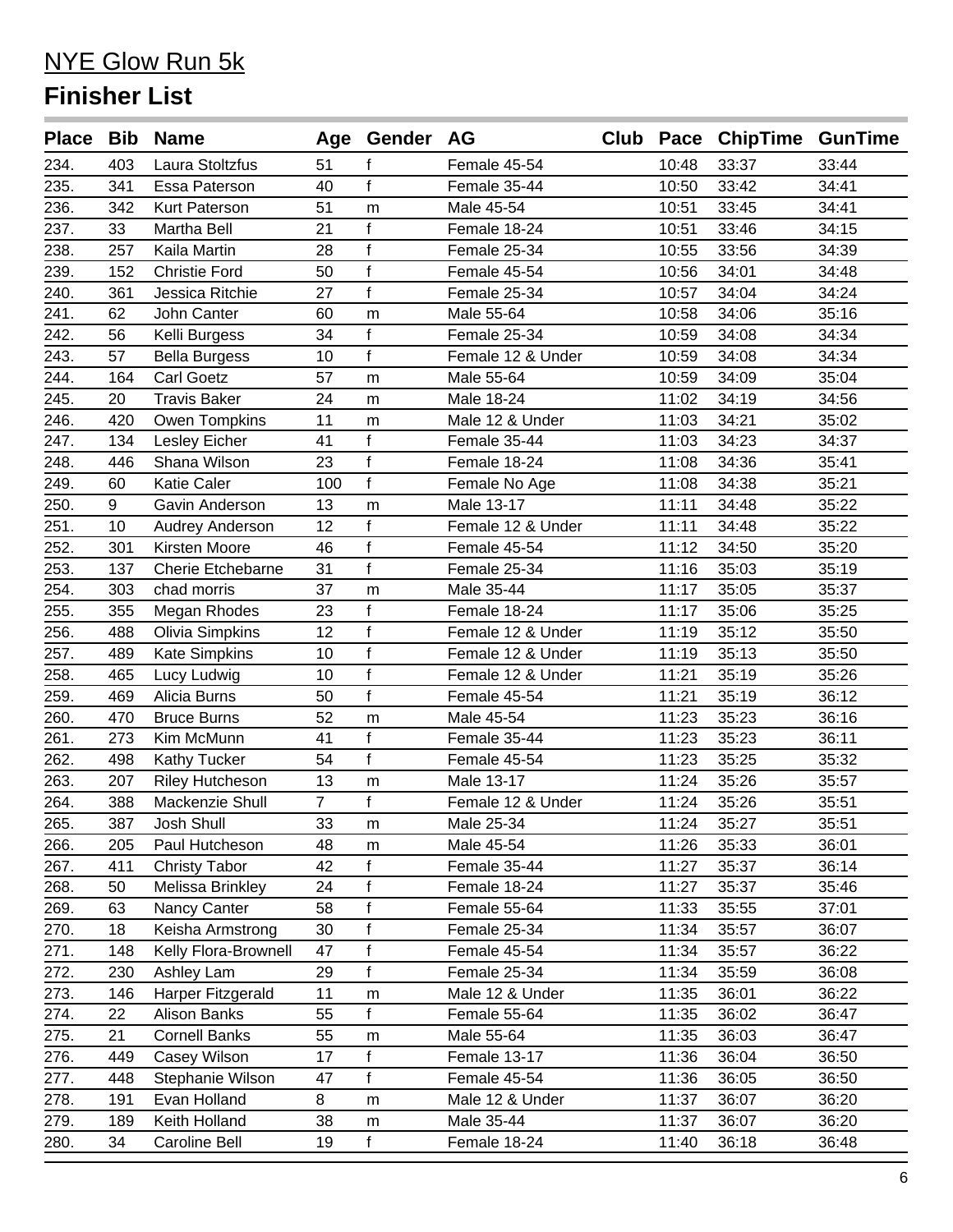|      |     | Place Bib Name          |     | Age Gender AG |                   |       | Club Pace ChipTime GunTime |       |
|------|-----|-------------------------|-----|---------------|-------------------|-------|----------------------------|-------|
| 281. | 119 | Gloria Diener           | 63  | f             | Female 55-64      | 11:41 | 36:20                      | 37:11 |
| 282. | 58  | <b>Xavier Butler</b>    | 11  | m             | Male 12 & Under   | 11:43 | 36:27                      | 36:31 |
| 283. | 74  | Stephanie Carr          | 47  | $\mathbf{f}$  | Female 45-54      | 11:45 | 36:32                      | 37:21 |
| 284. | 286 | <b>Austin Mikolin</b>   | 25  | $\mathbf{f}$  | Female 25-34      | 11:50 | 36:48                      | 37:44 |
| 285. | 256 | Sarah Machold           | 28  | $\mathbf{f}$  | Female 25-34      | 11:51 | 36:52                      | 37:43 |
| 286. | 407 | Rory Sullivan           | 24  | m             | Male 18-24        | 11:52 | 36:54                      | 37:28 |
| 287. | 26  | Maggie Bebel            | 23  | f             | Female 18-24      | 11:53 | 36:59                      | 37:32 |
| 288. | 171 | John Gullman            | 24  | m             | Male 18-24        | 11:59 | 37:15                      | 37:55 |
| 289. | 173 | Dave Gullman            | 60  | m             | Male 55-64        | 11:59 | 37:16                      | 37:56 |
| 290. | 358 | Emma Rion               | 24  | $\mathsf{f}$  | Female 18-24      | 12:00 | 37:20                      | 37:42 |
| 291. | 163 | Jennifer Glazer         | 30  | $\mathsf{f}$  | Female 25-34      | 12:08 | 37:44                      | 38:19 |
| 292. | 135 | Julie Elsea             | 34  | $\mathsf{f}$  | Female 25-34      | 12:08 | 37:44                      | 38:19 |
| 293. | 79  | <b>Betty Chappell</b>   | 71  | $\mathsf{f}$  | Female 65+        | 12:11 | 37:52                      | 38:40 |
| 294. | 433 | Amy Werner              | 46  | $\mathbf{f}$  | Female 45-54      | 12:11 | 37:54                      | 38:40 |
| 295. | 28  | Jason Beckendorf        | 28  | m             | Male 25-34        | 12:13 | 38:00                      | 38:41 |
| 296. | 434 | Patrick Werner          | 45  | m             | Male 45-54        | 12:13 | 38:00                      | 38:51 |
| 297. | 481 | Clelia Lamonica         | 69  | $\mathsf{f}$  | Female 65+        | 12:14 | 38:01                      | 38:47 |
| 298. | 353 | Amie Raymann            | 26  | $\mathbf{f}$  | Female 25-34      | 12:14 | 38:02                      | 38:41 |
| 299. | 15  | Andrew Ansah            | 18  | m             | Male 18-24        | 12:19 | 38:19                      | 38:45 |
| 300. | 391 | <b>LD Slusser</b>       | 100 | f             | Female No Age     | 12:24 | 38:34                      | 39:18 |
| 301. | 55  | N Bruce                 | 36  | $\mathsf{f}$  | Female 35-44      | 12:24 | 38:35                      | 39:40 |
| 302. | 54  | J Bruce                 | 39  | $\mathbf{f}$  | Female 35-44      | 12:26 | 38:40                      | 39:40 |
| 303. | 321 | rebecca newcity         | 52  | $\mathbf{f}$  | Female 45-54      | 12:26 | 38:40                      | 39:09 |
| 304. | 279 | Lee McNeely             | 50  | m             | Male 45-54        | 12:27 | 38:41                      | 39:25 |
| 305. | 277 | Addyson McNeal          | 10  | $\mathsf{f}$  | Female 12 & Under | 12:29 | 38:51                      | 39:36 |
| 306. | 275 | <b>Jeff McNeal</b>      | 44  | m             | Male 35-44        | 12:30 | 38:51                      | 39:36 |
| 307. | 293 | <b>Avery Miller</b>     | 14  | f             | Female 13-17      | 12:32 | 39:00                      | 39:05 |
| 308. | 158 | <b>Reece Gardner</b>    | 8   | m             | Male 12 & Under   | 12:33 | 39:00                      | 39:39 |
| 309. | 494 | Merribeth Neal          | 58  | $\mathsf{f}$  | Female 55-64      | 12:33 | 39:01                      | 39:20 |
| 310. | 487 | <b>Cole Simpkins</b>    | 6   | m             | Male 12 & Under   | 12:33 | 39:02                      | 39:39 |
| 311. | 156 | <b>Todd Gardner</b>     | 38  | ${\sf m}$     | Male 35-44        | 12:34 | 39:03                      | 39:45 |
| 312. | 370 | george Salcedo          | 50  | ${\sf m}$     | Male 45-54        | 12:34 | 39:05                      | 39:26 |
| 313. | 486 | Jim Simpkins            | 43  | m             | Male 35-44        | 12:35 | 39:09                      | 39:45 |
| 314. | 247 | Pam Lewis               | 41  | f             | Female 35-44      | 12:39 | 39:19                      | 39:56 |
| 315. | 29  | Robin Bell              | 57  | $\mathbf{f}$  | Female 55-64      | 12:41 | 39:27                      | 39:58 |
| 316. | 442 | <b>Misty Williams</b>   | 34  | f             | Female 25-34      | 12:44 | 39:35                      | 39:59 |
| 317. | 399 | <b>Tanner Smith</b>     | 14  | m             | Male 13-17        | 12:45 | 39:38                      | 39:54 |
| 318. | 443 | <b>Hillery Williams</b> | 29  | f             | Female 25-34      | 12:47 | 39:45                      | 40:11 |
| 319. | 47  | Molly Bradish           | 26  | $\mathsf f$   | Female 25-34      | 12:47 | 39:45                      | 40:11 |
| 320. | 168 | <b>Bre Grandstaff</b>   | 28  | $\mathsf f$   | Female 25-34      | 12:54 | 40:08                      | 40:29 |
| 321. | 193 | James Holsinger         | 40  | m             | Male 35-44        | 12:56 | 40:14                      | 41:14 |
| 322. | 133 | Leslie Edwards Davis    | 40  | f             | Female 35-44      | 12:57 | 40:17                      | 40:17 |
| 323. | 214 | Sarah Jones             | 63  | $\mathsf f$   | Female 55-64      | 12:58 | 40:20                      | 40:33 |
| 324. | 267 | Paula McMahan           | 59  | $\mathbf{f}$  | Female 55-64      | 13:00 | 40:26                      | 40:57 |
| 325. | 268 | Mary McMahan            | 21  | $\mathsf f$   | Female 18-24      | 13:00 | 40:27                      | 40:58 |
| 326. | 254 | Hayleigh Lowe           | 9   | $\mathbf{f}$  | Female 12 & Under | 13:03 | 40:35                      | 40:41 |
| 327. | 160 | Derek Getic             | 41  | m             | Male 35-44        | 13:03 | 40:35                      | 40:41 |
|      |     |                         |     |               |                   |       |                            |       |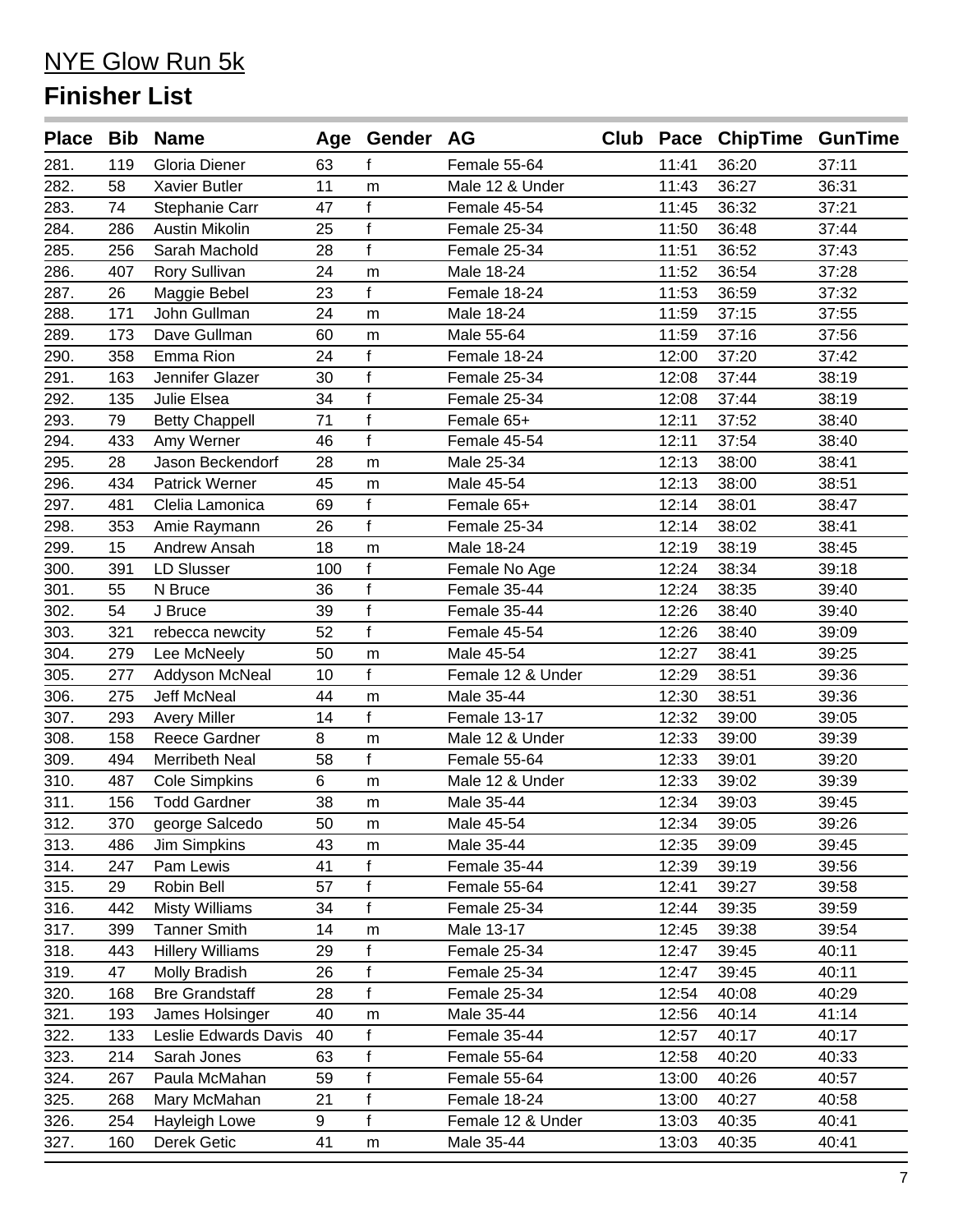|      |                | Place Bib Name           |                | Age Gender AG |                   |       | Club Pace ChipTime GunTime |       |
|------|----------------|--------------------------|----------------|---------------|-------------------|-------|----------------------------|-------|
| 328. | 93             | Kyle Coleman             | 32             | m             | Male 25-34        | 13:05 | 40:40                      | 43:41 |
| 329. | 48             | Kaitlyn Breeden          | 22             | f             | Female 18-24      | 13:07 | 40:48                      | 40:51 |
| 330. | 115            | Jodie Derrow             | 33             | $\mathsf{f}$  | Female 25-34      | 13:10 | 40:58                      | 41:19 |
| 331. | 300            | <b>Chris Moore</b>       | 45             | m             | Male 45-54        | 13:11 | 41:00                      | 41:29 |
| 332. | 333            | Cody Oliver              | 37             | f             | Female 35-44      | 13:12 | 41:04                      | 41:43 |
| 333. | 294            | <b>Katie Miller</b>      | 11             | $\mathbf{f}$  | Female 12 & Under | 13:12 | 41:04                      | 41:09 |
| 334. | 334            | Eugene Oliver            | 34             | m             | Male 25-34        | 13:13 | 41:04                      | 41:43 |
| 335. | 101            | Courtney Dagan           | 31             | f             | Female 25-34      | 13:14 | 41:08                      | 42:13 |
| 336. | 302            | Jack Moore               | 10             | m             | Male 12 & Under   | 13:14 | 41:08                      | 41:29 |
| 337. | 285            | Hannah Metzler           | 8              | f             | Female 12 & Under | 13:14 | 41:10                      | 41:22 |
| 338. | 284            | Mike Metzler             | 36             | m             | Male 35-44        | 13:14 | 41:10                      | 41:23 |
| 339. | 329            | Zach Nutter              | 26             | m             | Male 25-34        | 13:15 | 41:11                      | 42:17 |
| 340. | 328            | <b>Caty Nutter</b>       | 24             | $\mathbf{f}$  | Female 18-24      | 13:15 | 41:11                      | 42:17 |
| 341. | 274            | <b>Richard McMunn</b>    | 65             | m             | Male 65+          | 13:15 | 41:12                      | 41:52 |
| 342. | 479            | Katie Box                | 42             | f             | Female 35-44      | 13:18 | 41:20                      | 41:47 |
| 343. | 46             | Jason Box                | 42             | m             | Male 35-44        | 13:18 | 41:21                      | 41:48 |
| 344. | 462            | Paige Monteil            | 30             | f             | Female 25-34      | 13:20 | 41:26                      | 42:02 |
| 345. | $\overline{2}$ | Kay Acker                | 63             | f             | Female 55-64      | 13:21 | 41:30                      | 41:43 |
| 346. | 490            | Erica Lewis              | 37             | f             | Female 35-44      | 13:21 | 41:32                      | 41:42 |
| 347. | 491            | Evelyn Lewis             | 9              | f             | Female 12 & Under | 13:22 | 41:33                      | 41:41 |
| 348. | 84             | <b>Chipley Clarke</b>    | 32             | $\mathbf f$   | Female 25-34      | 13:22 | 41:34                      | 41:45 |
| 349. | 229            | Maggie Kyger             | 60             | $\mathsf{f}$  | Female 55-64      | 13:24 | 41:39                      | 42:27 |
| 350. | 128            | Meg Druga                | 32             | $\mathbf f$   | Female 25-34      | 13:24 | 41:40                      | 42:27 |
| 351. | 23             | Erin Baugher             | 36             | $\mathbf{f}$  | Female 35-44      | 13:25 | 41:42                      | 45:11 |
| 352. | 90             | Joshua Cofield           | 12             | m             | Male 12 & Under   | 13:31 | 42:01                      | 42:23 |
| 353. | 89             | <b>Kerry Cofield</b>     | 42             | f             | Female 35-44      | 13:31 | 42:02                      | 42:25 |
| 354. | 305            | owen morris              | $\overline{7}$ | m             | Male 12 & Under   | 13:31 | 42:02                      | 42:35 |
| 355. | 304            | katy morris              | 36             | $\mathsf{f}$  | Female 35-44      | 13:31 | 42:02                      | 42:35 |
| 356. | 138            | Erin Fairchild           | 32             | f             | Female 25-34      | 13:35 | 42:13                      | 43:07 |
| 357. | 139            | <b>Charlie Fairchild</b> | 31             | m             | Male 25-34        | 13:35 | 42:14                      | 43:08 |
| 358. | 375            | Jacob Senger             | 18             | m             | Male 18-24        | 13:36 | 42:16                      | 42:42 |
| 359. | 136            | <b>Kelsey Ervine</b>     | 18             | f             | Female 18-24      | 13:36 | 42:17                      | 42:42 |
| 360. | 231            | Kenneth Lam              | 33             | m             | Male 25-34        | 13:38 | 42:25                      | 42:35 |
| 361. | 416            | Angela Thompson          | 39             | f             | Female 35-44      | 13:40 | 42:30                      | 42:57 |
| 362. | 417            | <b>Brady Thompson</b>    | 10             | m             | Male 12 & Under   | 13:40 | 42:30                      | 42:57 |
| 363. | 324            | <b>Esther Nizer</b>      | 63             | $\mathbf{f}$  | Female 55-64      | 13:40 | 42:31                      | 42:56 |
| 364. | 37             | Jesse Bergey             | 36             | m             | Male 35-44        | 13:43 | 42:38                      | 43:00 |
| 365. | 151            | Sharon Forbes            | 46             | f             | Female 45-54      | 13:43 | 42:39                      | 43:01 |
| 366. | 39             | <b>Lily Bergey</b>       | 8              | $\mathbf{f}$  | Female 12 & Under | 13:43 | 42:41                      | 42:59 |
| 367. | 463            | Aaron Ludwig             | 46             | m             | Male 45-54        | 13:44 | 42:41                      | 42:51 |
| 368. | 466            | Molly Ludwig             | 8              | f             | Female 12 & Under | 13:44 | 42:42                      | 42:51 |
| 369. | 66             | Fran Carey               | 54             | $\mathsf{f}$  | Female 45-54      | 13:51 | 43:02                      | 43:31 |
| 370. | 427            | Paige Vass               | 40             | f             | Female 35-44      | 13:59 | 43:30                      | 44:00 |
| 371. | 287            | <b>Becki Miller</b>      | 43             | f             | Female 35-44      | 14:01 | 43:36                      | 43:40 |
| 372. | 425            | Tom Vandenberg           | 39             | m             | Male 35-44        | 14:03 | 43:42                      | 44:34 |
| 373. | 393            | Jenifer Smith            | 39             | f             | Female 35-44      | 14:05 | 43:47                      | 44:39 |
| 374. | 153            | Jailyn Ford              | 22             | f             | Female 18-24      | 14:05 | 43:48                      | 44:39 |
|      |                |                          |                |               |                   |       |                            |       |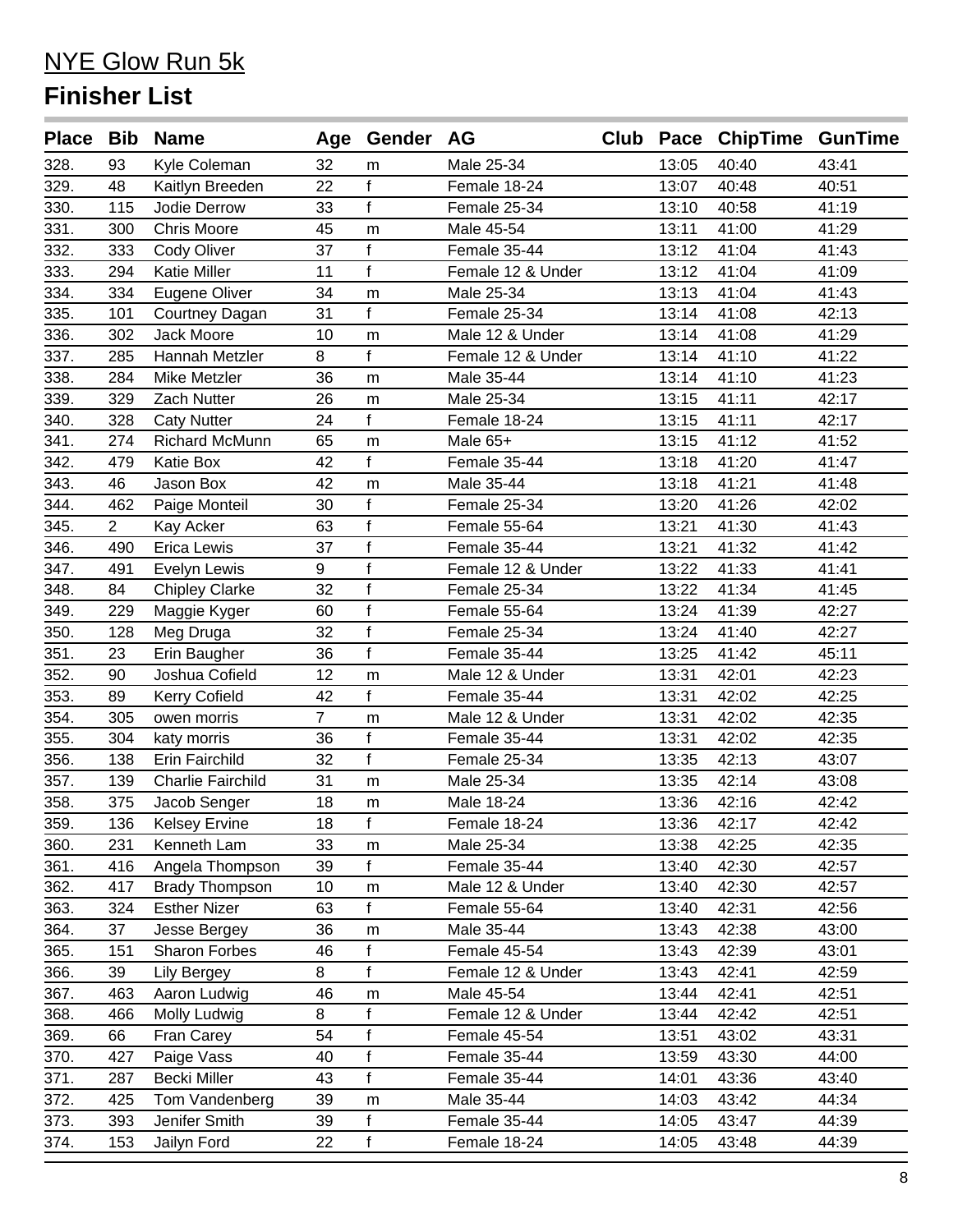|      |     | Place Bib Name              |                | Age Gender AG |                   |       | Club Pace ChipTime GunTime |       |
|------|-----|-----------------------------|----------------|---------------|-------------------|-------|----------------------------|-------|
| 375. | 354 | <b>Barbara Reisner</b>      | 45             | f             | Female 45-54      | 14:10 | 44:04                      | 45:22 |
| 376. | 397 | Carys Smith                 | 10             | $\mathbf{f}$  | Female 12 & Under | 14:24 | 44:46                      | 45:37 |
| 377. | 24  | Halla Baugher               | 10             | f             | Female 12 & Under | 14:24 | 44:47                      | 45:11 |
| 378. | 426 | Katherine                   | 39             | f             | Female 35-44      | 14:26 | 44:52                      | 45:31 |
| 379. | 159 | <b>Molly Gardner</b>        | 5              | f             | Female 12 & Under | 14:27 | 44:56                      | 45:36 |
| 380. | 183 | <b>Charles Hendricks</b>    | 43             | m             | Male 35-44        | 14:29 | 45:02                      | 45:54 |
| 381. | 157 | Kristin Gardner             | 38             | f             | Female 35-44      | 14:30 | 45:04                      | 45:45 |
| 382. | 485 | Caryn Simpkins              | 42             | $\mathbf f$   | Female 35-44      | 14:31 | 45:07                      | 45:44 |
| 383. | 264 | <b>Beth Maynard</b>         | 60             | f             | Female 55-64      | 14:31 | 45:08                      | 46:11 |
| 384. | 262 | Jim Maynard                 | 58             | m             | Male 55-64        | 14:31 | 45:08                      | 46:11 |
| 385. | 186 | Jennifer Hess               | 23             | $\mathsf{f}$  | Female 18-24      | 14:33 | 45:13                      | 45:57 |
| 386. | 394 | <b>Thomas Smith</b>         | 45             | ${\sf m}$     | Male 45-54        | 14:53 | 46:17                      | 47:01 |
| 387. | 421 | Lory Trissel                | 53             | $\mathbf{f}$  | Female 45-54      | 14:54 | 46:20                      | 46:27 |
| 388. | 447 | Mitchell Wilson             | 23             | m             | Male 18-24        | 15:03 | 46:48                      | 47:52 |
| 389. | 111 | <b>Laurie Deavers</b>       | 41             | f             | Female 35-44      | 15:04 | 46:51                      | 47:52 |
| 390. | 45  | <b>Teri Bosley</b>          | 46             | f             | Female 45-54      | 15:06 | 46:58                      | 47:45 |
| 391. | 381 | Lee Shifflett               | 52             | m             | Male 45-54        | 15:07 | 46:59                      | 47:46 |
| 392. | 382 | <b>Eileen Shifflett</b>     | 49             | f             | Female 45-54      | 15:07 | 47:01                      | 47:47 |
| 393. | 110 | <b>Mark Deavers</b>         | 49             | m             | Male 45-54        | 15:08 | 47:04                      | 48:10 |
| 394. | 11  | <b>Bryce Anderson</b>       | 6              | m             | Male 12 & Under   | 15:11 | 47:11                      | 48:20 |
| 395. | 8   | <b>Tara Anderson</b>        | 44             | f             | Female 35-44      | 15:11 | 47:12                      | 48:21 |
| 396. | 280 | Rebecca McNeely             | 52             | $\mathsf{f}$  | Female 45-54      | 15:13 | 47:17                      | 48:06 |
| 397. | 281 | Abigail McNeely             | 23             | f             | Female 18-24      | 15:13 | 47:18                      | 48:06 |
| 398. | 383 | Cynthia Shifflett           | 47             | f             | Female 45-54      | 15:15 | 47:24                      | 48:24 |
| 399. | 283 | <b>Carter McNeely</b>       | 19             | m             | Male 18-24        | 15:15 | 47:26                      | 48:07 |
| 400. | 412 | Dori Tabor                  | 65             | f             | Female 65+        | 15:24 | 47:51                      | 48:28 |
| 401. | 464 | Patrice Ludwig              | 42             | $\mathsf{f}$  | Female 35-44      | 15:31 | 48:15                      | 48:23 |
| 402. | 467 | Frankie Ludwig              | 5              | $\mathbf f$   | Female 12 & Under | 15:31 | 48:15                      | 48:23 |
| 403. | 19  | Katherine Arthur            | 23             | $\mathsf{f}$  | Female 18-24      | 15:37 | 48:33                      | 49:30 |
| 404. | 13  | Ama Ansah                   | 23             | f             | Female 18-24      | 15:37 | 48:34                      | 49:30 |
| 405. | 213 | Zevian                      | 9              | m             | Male 12 & Under   | 15:39 | 48:38                      | 49:04 |
| 406. | 211 | Tamara                      | 39             | f             | Female 35-44      | 15:39 | 48:39                      | 49:03 |
| 407. | 423 | MaryBeth Tysinger           | 39             | f             | Female 35-44      | 15:40 | 48:42                      | 49:49 |
| 408. | 478 | Addison Weldon              | $\overline{7}$ | f             | Female 12 & Under | 15:43 | 48:51                      | 49:49 |
| 409. | 475 | Michael Weldon              | 36             | m             | Male 35-44        | 15:43 | 48:52                      | 49:49 |
| 410. | 476 | Sarah Weldon                | 36             | f             | Female 35-44      | 15:43 | 48:53                      | 49:50 |
| 411. | 428 | Stephanie                   | 39             | $\mathsf{f}$  | Female 35-44      | 15:54 | 49:26                      | 49:46 |
| 412. | 97  | Steven Conrad               | 40             | m             | Male 35-44        | 15:54 | 49:26                      | 49:46 |
| 413. | 154 | Elizabeth Forslund          | 35             | f             | Female 35-44      | 16:09 | 50:14                      | 50:36 |
| 414. | 59  | <b>Esther Butler-Miller</b> | 40             | f             | Female 35-44      | 16:10 | 50:14                      | 50:36 |
| 415. | 167 | <b>Haley Gordon</b>         | 22             | f             | Female 18-24      | 16:10 | 50:16                      | 50:57 |
| 416. | 177 | Jermiah Hartman             | 8              | m             | Male 12 & Under   | 16:11 | 50:18                      | 50:59 |
| 417. | 78  | Liz Castro                  | 57             | f             | Female 55-64      | 16:14 | 50:27                      | 51:34 |
| 418. | 306 | Christina Morrow            | 49             | f             | Female 45-54      | 16:14 | 50:27                      | 51:34 |
| 419. | 395 | Deborah Smith               | 29             | f             | Female 25-34      | 16:35 | 51:33                      | 52:07 |
| 420. | 384 | Nicole Showalter            | 41             | $\mathsf{f}$  | Female 35-44      | 17:00 | 52:50                      | 53:35 |
| 421. | 80  | Cindy Chiarello             | 39             | f             | Female 35-44      | 17:21 | 53:56                      | 55:16 |
|      |     |                             |                |               |                   |       |                            |       |